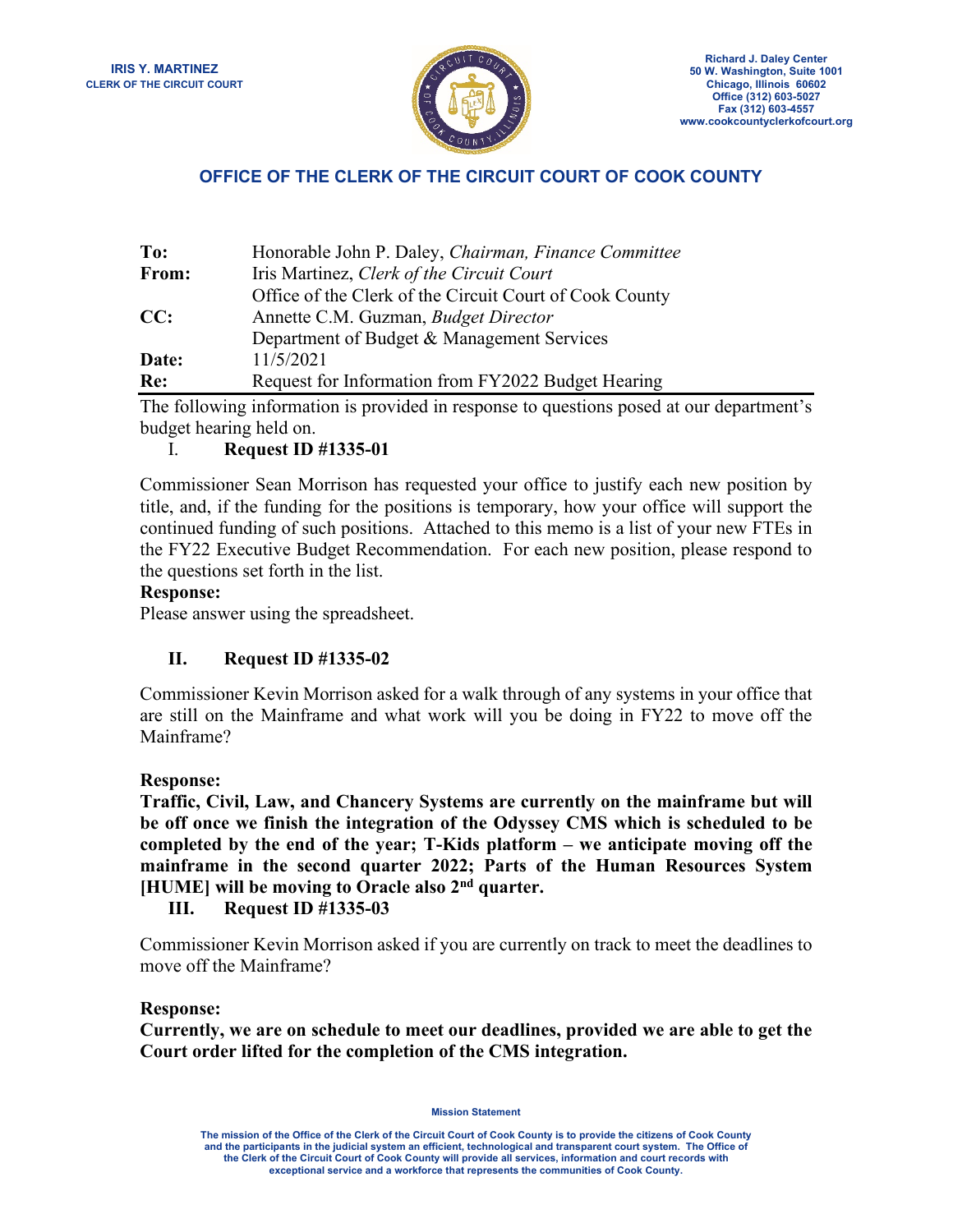| Office                                                   | Fund                | <b>Position</b>   | <b>Job Code</b>    | <b>Funding Status</b> | Job Function - indicate what the position<br>will do within the operation                                                                                                                                                                                                                                                                                                            | Justification - please indicate why your<br>office needs the position.                                                                                                                                                                                                                                                                                                                                                                                                                                                                     | Revenue Source - if the position is marked as<br>"temporary" in column E, please indicate how this will<br>be funded once the funding is gone. |
|----------------------------------------------------------|---------------------|-------------------|--------------------|-----------------------|--------------------------------------------------------------------------------------------------------------------------------------------------------------------------------------------------------------------------------------------------------------------------------------------------------------------------------------------------------------------------------------|--------------------------------------------------------------------------------------------------------------------------------------------------------------------------------------------------------------------------------------------------------------------------------------------------------------------------------------------------------------------------------------------------------------------------------------------------------------------------------------------------------------------------------------------|------------------------------------------------------------------------------------------------------------------------------------------------|
| 1335-Clerk of the Circuit Court-Office of Clerk (Office) | 11100-Public Safety | New Position 1313 | 0551-Court Clerk I | Permanent             | Generally, a Court Clerk I will prepare the<br>court call, process court orders, court forms<br>and all other Division/Department/District -<br>specific documents, including but not limited<br>to court sheets, mittimus forms, and tickets.<br>Perform other court-related duties. Secure<br>all courtroom records and stamps when not<br>in use or when court is not in session. | The FY 2022 additional staffing is needed<br>to ensure the Circuit Court courtrooms<br>are properly staffed and the Circuit Court<br>Clerk's Office is staffed to provide the<br>necessary services to the public. These<br>additional positions are necessary to<br>efficiently perform the duties and<br>responsibilities the Circuit Court Clerk has<br>under various state statutes, Illinois<br>Supreme Court, Administrative Office of<br>Illinois Court and Local Rules set forth by<br>the Chief Judge of the 1st Judicial Circuit |                                                                                                                                                |
| 1335-Clerk of the Circuit Court-Office of Clerk (Office) | 11100-Public Safety | New Position 1314 | 0551-Court Clerk I | Permanent             | Generally, a Court Clerk I will prepare the<br>court call, process court orders, court forms<br>and all other Division/Department/District -<br>specific documents, including but not limited<br>to court sheets, mittimus forms, and tickets.<br>Perform other court-related duties. Secure<br>all courtroom records and stamps when not<br>in use or when court is not in session. | The FY 2022 additional staffing is needed<br>to ensure the Circuit Court courtrooms<br>are properly staffed and the Circuit Court<br>Clerk's Office is staffed to provide the<br>necessary services to the public. These<br>additional positions are necessary to<br>efficiently perform the duties and<br>responsibilities the Circuit Court Clerk has<br>under various state statutes, Illinois<br>Supreme Court, Administrative Office of<br>Illinois Court and Local Rules set forth by<br>the Chief Judge of the 1st Judicial Circuit |                                                                                                                                                |
| 1335-Clerk of the Circuit Court-Office of Clerk (Office) | 11100-Public Safety | New Position 1315 | 0551-Court Clerk I | Permanent             | Generally, a Court Clerk I will prepare the<br>court call, process court orders, court forms<br>and all other Division/Department/District -<br>specific documents, including but not limited<br>to court sheets, mittimus forms, and tickets.<br>Perform other court-related duties. Secure<br>all courtroom records and stamps when not<br>in use or when court is not in session. | The FY 2022 additional staffing is needed<br>to ensure the Circuit Court courtrooms<br>are properly staffed and the Circuit Court<br>Clerk's Office is staffed to provide the<br>necessary services to the public. These<br>additional positions are necessary to<br>efficiently perform the duties and<br>responsibilities the Circuit Court Clerk has<br>under various state statutes, Illinois<br>Supreme Court, Administrative Office of<br>Illinois Court and Local Rules set forth by<br>the Chief Judge of the 1st Judicial Circuit |                                                                                                                                                |
| 1335-Clerk of the Circuit Court-Office of Clerk (Office) | 11100-Public Safety | New Position 1316 | 0551-Court Clerk I | Permanent             | Generally, a Court Clerk I will prepare the<br>court call, process court orders, court forms<br>and all other Division/Department/District -<br>specific documents, including but not limited<br>to court sheets, mittimus forms, and tickets.<br>Perform other court-related duties. Secure<br>all courtroom records and stamps when not<br>in use or when court is not in session. | The FY 2022 additional staffing is needed<br>to ensure the Circuit Court courtrooms<br>are properly staffed and the Circuit Court<br>Clerk's Office is staffed to provide the<br>necessary services to the public. These<br>additional positions are necessary to<br>efficiently perform the duties and<br>responsibilities the Circuit Court Clerk has<br>under various state statutes, Illinois<br>Supreme Court, Administrative Office of<br>Illinois Court and Local Rules set forth by<br>the Chief Judge of the 1st Judicial Circuit |                                                                                                                                                |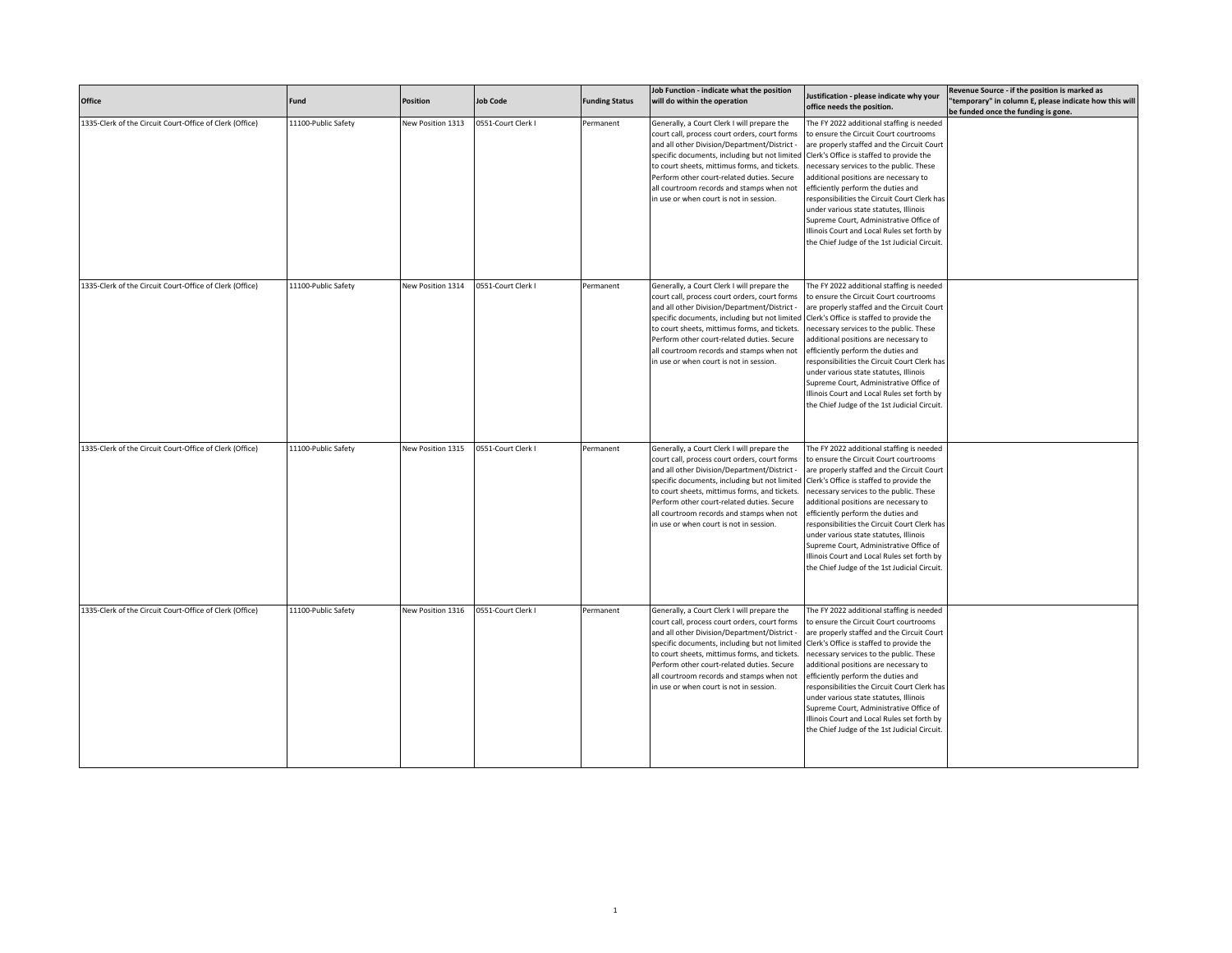| Office                                                   | Fund                | <b>Position</b>   | <b>Job Code</b>    | <b>Funding Status</b> | Job Function - indicate what the position<br>will do within the operation                                                                                                                                                                                                                                                                                                            | Justification - please indicate why your<br>office needs the position.                                                                                                                                                                                                                                                                                                                                                                                                                                                                     | Revenue Source - if the position is marked as<br>"temporary" in column E, please indicate how this will<br>be funded once the funding is gone. |
|----------------------------------------------------------|---------------------|-------------------|--------------------|-----------------------|--------------------------------------------------------------------------------------------------------------------------------------------------------------------------------------------------------------------------------------------------------------------------------------------------------------------------------------------------------------------------------------|--------------------------------------------------------------------------------------------------------------------------------------------------------------------------------------------------------------------------------------------------------------------------------------------------------------------------------------------------------------------------------------------------------------------------------------------------------------------------------------------------------------------------------------------|------------------------------------------------------------------------------------------------------------------------------------------------|
| 1335-Clerk of the Circuit Court-Office of Clerk (Office) | 11100-Public Safety | New Position 1317 | 0551-Court Clerk I | Permanent             | Generally, a Court Clerk I will prepare the<br>court call, process court orders, court forms<br>and all other Division/Department/District -<br>specific documents, including but not limited<br>to court sheets, mittimus forms, and tickets.<br>Perform other court-related duties. Secure<br>all courtroom records and stamps when not<br>in use or when court is not in session. | The FY 2022 additional staffing is needed<br>to ensure the Circuit Court courtrooms<br>are properly staffed and the Circuit Court<br>Clerk's Office is staffed to provide the<br>necessary services to the public. These<br>additional positions are necessary to<br>efficiently perform the duties and<br>responsibilities the Circuit Court Clerk has<br>under various state statutes, Illinois<br>Supreme Court, Administrative Office of<br>Illinois Court and Local Rules set forth by<br>the Chief Judge of the 1st Judicial Circuit |                                                                                                                                                |
| 1335-Clerk of the Circuit Court-Office of Clerk (Office) | 11100-Public Safety | New Position 1318 | 0551-Court Clerk I | Permanent             | Generally, a Court Clerk I will prepare the<br>court call, process court orders, court forms<br>and all other Division/Department/District -<br>specific documents, including but not limited<br>to court sheets, mittimus forms, and tickets.<br>Perform other court-related duties. Secure<br>all courtroom records and stamps when not<br>in use or when court is not in session. | The FY 2022 additional staffing is needed<br>to ensure the Circuit Court courtrooms<br>are properly staffed and the Circuit Court<br>Clerk's Office is staffed to provide the<br>necessary services to the public. These<br>additional positions are necessary to<br>efficiently perform the duties and<br>responsibilities the Circuit Court Clerk has<br>under various state statutes, Illinois<br>Supreme Court, Administrative Office of<br>Illinois Court and Local Rules set forth by<br>the Chief Judge of the 1st Judicial Circuit |                                                                                                                                                |
| 1335-Clerk of the Circuit Court-Office of Clerk (Office) | 11100-Public Safety | New Position 1319 | 0551-Court Clerk I | Permanent             | Generally, a Court Clerk I will prepare the<br>court call, process court orders, court forms<br>and all other Division/Department/District -<br>specific documents, including but not limited<br>to court sheets, mittimus forms, and tickets.<br>Perform other court-related duties. Secure<br>all courtroom records and stamps when not<br>in use or when court is not in session. | The FY 2022 additional staffing is needed<br>to ensure the Circuit Court courtrooms<br>are properly staffed and the Circuit Court<br>Clerk's Office is staffed to provide the<br>necessary services to the public. These<br>additional positions are necessary to<br>efficiently perform the duties and<br>responsibilities the Circuit Court Clerk has<br>under various state statutes, Illinois<br>Supreme Court, Administrative Office of<br>Illinois Court and Local Rules set forth by<br>the Chief Judge of the 1st Judicial Circuit |                                                                                                                                                |
| 1335-Clerk of the Circuit Court-Office of Clerk (Office) | 11100-Public Safety | New Position 1320 | 0551-Court Clerk I | Permanent             | Generally, a Court Clerk I will prepare the<br>court call, process court orders, court forms<br>and all other Division/Department/District -<br>specific documents, including but not limited<br>to court sheets, mittimus forms, and tickets.<br>Perform other court-related duties. Secure<br>all courtroom records and stamps when not<br>in use or when court is not in session. | The FY 2022 additional staffing is needed<br>to ensure the Circuit Court courtrooms<br>are properly staffed and the Circuit Court<br>Clerk's Office is staffed to provide the<br>necessary services to the public. These<br>additional positions are necessary to<br>efficiently perform the duties and<br>responsibilities the Circuit Court Clerk has<br>under various state statutes, Illinois<br>Supreme Court, Administrative Office of<br>Illinois Court and Local Rules set forth by<br>the Chief Judge of the 1st Judicial Circuit |                                                                                                                                                |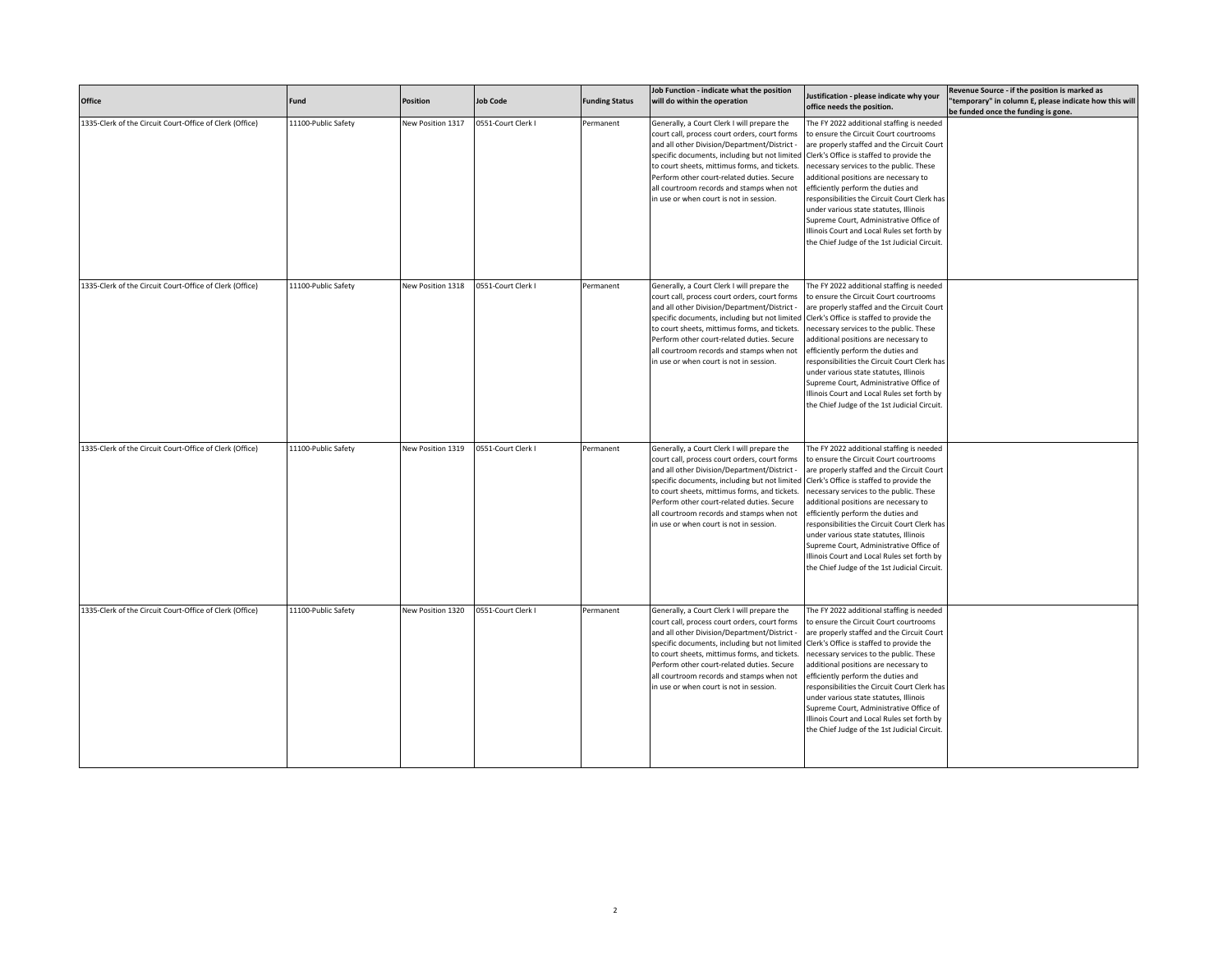| Office                                                   | Fund                | <b>Position</b>   | <b>Job Code</b>    | <b>Funding Status</b> | Job Function - indicate what the position<br>will do within the operation                                                                                                                                                                                                                                                                                                            | Justification - please indicate why your<br>office needs the position.                                                                                                                                                                                                                                                                                                                                                                                                                                                                     | Revenue Source - if the position is marked as<br>"temporary" in column E, please indicate how this will<br>be funded once the funding is gone. |
|----------------------------------------------------------|---------------------|-------------------|--------------------|-----------------------|--------------------------------------------------------------------------------------------------------------------------------------------------------------------------------------------------------------------------------------------------------------------------------------------------------------------------------------------------------------------------------------|--------------------------------------------------------------------------------------------------------------------------------------------------------------------------------------------------------------------------------------------------------------------------------------------------------------------------------------------------------------------------------------------------------------------------------------------------------------------------------------------------------------------------------------------|------------------------------------------------------------------------------------------------------------------------------------------------|
| 1335-Clerk of the Circuit Court-Office of Clerk (Office) | 11100-Public Safety | New Position 1321 | 0551-Court Clerk I | Permanent             | Generally, a Court Clerk I will prepare the<br>court call, process court orders, court forms<br>and all other Division/Department/District -<br>specific documents, including but not limited<br>to court sheets, mittimus forms, and tickets.<br>Perform other court-related duties. Secure<br>all courtroom records and stamps when not<br>in use or when court is not in session. | The FY 2022 additional staffing is needed<br>to ensure the Circuit Court courtrooms<br>are properly staffed and the Circuit Court<br>Clerk's Office is staffed to provide the<br>necessary services to the public. These<br>additional positions are necessary to<br>efficiently perform the duties and<br>responsibilities the Circuit Court Clerk has<br>under various state statutes, Illinois<br>Supreme Court, Administrative Office of<br>Illinois Court and Local Rules set forth by<br>the Chief Judge of the 1st Judicial Circuit |                                                                                                                                                |
| 1335-Clerk of the Circuit Court-Office of Clerk (Office) | 11100-Public Safety | New Position 1322 | 0551-Court Clerk I | Permanent             | Generally, a Court Clerk I will prepare the<br>court call, process court orders, court forms<br>and all other Division/Department/District -<br>specific documents, including but not limited<br>to court sheets, mittimus forms, and tickets.<br>Perform other court-related duties. Secure<br>all courtroom records and stamps when not<br>in use or when court is not in session. | The FY 2022 additional staffing is needed<br>to ensure the Circuit Court courtrooms<br>are properly staffed and the Circuit Court<br>Clerk's Office is staffed to provide the<br>necessary services to the public. These<br>additional positions are necessary to<br>efficiently perform the duties and<br>responsibilities the Circuit Court Clerk has<br>under various state statutes, Illinois<br>Supreme Court, Administrative Office of<br>Illinois Court and Local Rules set forth by<br>the Chief Judge of the 1st Judicial Circuit |                                                                                                                                                |
| 1335-Clerk of the Circuit Court-Office of Clerk (Office) | 11100-Public Safety | New Position 1323 | 0551-Court Clerk I | Permanent             | Generally, a Court Clerk I will prepare the<br>court call, process court orders, court forms<br>and all other Division/Department/District -<br>specific documents, including but not limited<br>to court sheets, mittimus forms, and tickets.<br>Perform other court-related duties. Secure<br>all courtroom records and stamps when not<br>in use or when court is not in session. | The FY 2022 additional staffing is needed<br>to ensure the Circuit Court courtrooms<br>are properly staffed and the Circuit Court<br>Clerk's Office is staffed to provide the<br>necessary services to the public. These<br>additional positions are necessary to<br>efficiently perform the duties and<br>responsibilities the Circuit Court Clerk has<br>under various state statutes, Illinois<br>Supreme Court, Administrative Office of<br>Illinois Court and Local Rules set forth by<br>the Chief Judge of the 1st Judicial Circuit |                                                                                                                                                |
| 1335-Clerk of the Circuit Court-Office of Clerk (Office) | 11100-Public Safety | New Position 1324 | 0551-Court Clerk I | Permanent             | Generally, a Court Clerk I will prepare the<br>court call, process court orders, court forms<br>and all other Division/Department/District -<br>specific documents, including but not limited<br>to court sheets, mittimus forms, and tickets.<br>Perform other court-related duties. Secure<br>all courtroom records and stamps when not<br>in use or when court is not in session. | The FY 2022 additional staffing is needed<br>to ensure the Circuit Court courtrooms<br>are properly staffed and the Circuit Court<br>Clerk's Office is staffed to provide the<br>necessary services to the public. These<br>additional positions are necessary to<br>efficiently perform the duties and<br>responsibilities the Circuit Court Clerk has<br>under various state statutes, Illinois<br>Supreme Court, Administrative Office of<br>Illinois Court and Local Rules set forth by<br>the Chief Judge of the 1st Judicial Circuit |                                                                                                                                                |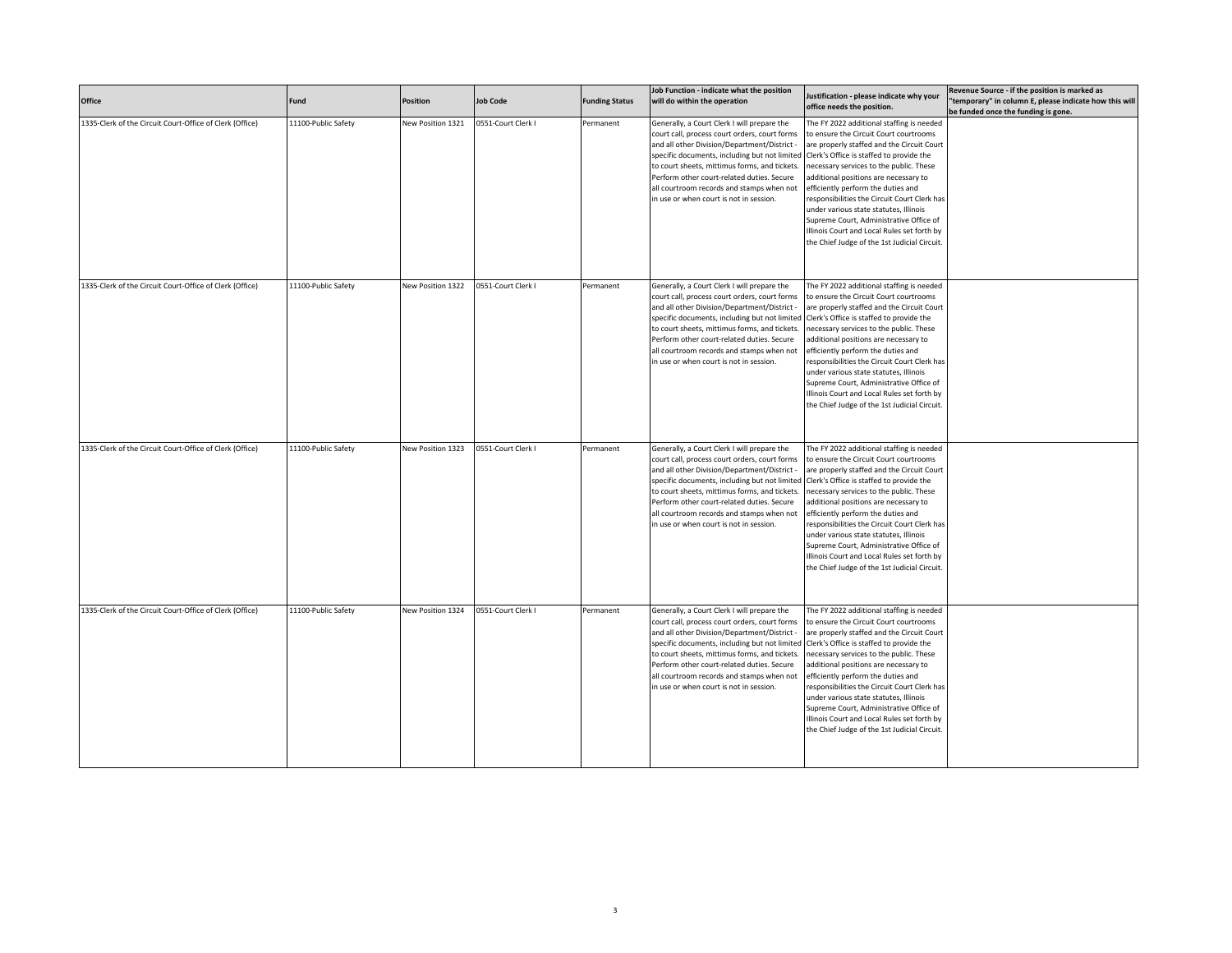| Office                                                   | Fund                | <b>Position</b>   | <b>Job Code</b>    | <b>Funding Status</b> | Job Function - indicate what the position<br>will do within the operation                                                                                                                                                                                                                                                                                                            | Justification - please indicate why your<br>office needs the position.                                                                                                                                                                                                                                                                                                                                                                                                                                                                     | Revenue Source - if the position is marked as<br>"temporary" in column E, please indicate how this will<br>be funded once the funding is gone. |
|----------------------------------------------------------|---------------------|-------------------|--------------------|-----------------------|--------------------------------------------------------------------------------------------------------------------------------------------------------------------------------------------------------------------------------------------------------------------------------------------------------------------------------------------------------------------------------------|--------------------------------------------------------------------------------------------------------------------------------------------------------------------------------------------------------------------------------------------------------------------------------------------------------------------------------------------------------------------------------------------------------------------------------------------------------------------------------------------------------------------------------------------|------------------------------------------------------------------------------------------------------------------------------------------------|
| 1335-Clerk of the Circuit Court-Office of Clerk (Office) | 11100-Public Safety | New Position 1325 | 0551-Court Clerk I | Permanent             | Generally, a Court Clerk I will prepare the<br>court call, process court orders, court forms<br>and all other Division/Department/District -<br>specific documents, including but not limited<br>to court sheets, mittimus forms, and tickets.<br>Perform other court-related duties. Secure<br>all courtroom records and stamps when not<br>in use or when court is not in session. | The FY 2022 additional staffing is needed<br>to ensure the Circuit Court courtrooms<br>are properly staffed and the Circuit Court<br>Clerk's Office is staffed to provide the<br>necessary services to the public. These<br>additional positions are necessary to<br>efficiently perform the duties and<br>responsibilities the Circuit Court Clerk has<br>under various state statutes, Illinois<br>Supreme Court, Administrative Office of<br>Illinois Court and Local Rules set forth by<br>the Chief Judge of the 1st Judicial Circuit |                                                                                                                                                |
| 1335-Clerk of the Circuit Court-Office of Clerk (Office) | 11100-Public Safety | New Position 1326 | 0551-Court Clerk I | Permanent             | Generally, a Court Clerk I will prepare the<br>court call, process court orders, court forms<br>and all other Division/Department/District -<br>specific documents, including but not limited<br>to court sheets, mittimus forms, and tickets.<br>Perform other court-related duties. Secure<br>all courtroom records and stamps when not<br>in use or when court is not in session. | The FY 2022 additional staffing is needed<br>to ensure the Circuit Court courtrooms<br>are properly staffed and the Circuit Court<br>Clerk's Office is staffed to provide the<br>necessary services to the public. These<br>additional positions are necessary to<br>efficiently perform the duties and<br>responsibilities the Circuit Court Clerk has<br>under various state statutes, Illinois<br>Supreme Court, Administrative Office of<br>Illinois Court and Local Rules set forth by<br>the Chief Judge of the 1st Judicial Circuit |                                                                                                                                                |
| 1335-Clerk of the Circuit Court-Office of Clerk (Office) | 11100-Public Safety | New Position 1327 | 0551-Court Clerk I | Permanent             | Generally, a Court Clerk I will prepare the<br>court call, process court orders, court forms<br>and all other Division/Department/District -<br>specific documents, including but not limited<br>to court sheets, mittimus forms, and tickets.<br>Perform other court-related duties. Secure<br>all courtroom records and stamps when not<br>in use or when court is not in session. | The FY 2022 additional staffing is needed<br>to ensure the Circuit Court courtrooms<br>are properly staffed and the Circuit Court<br>Clerk's Office is staffed to provide the<br>necessary services to the public. These<br>additional positions are necessary to<br>efficiently perform the duties and<br>responsibilities the Circuit Court Clerk has<br>under various state statutes, Illinois<br>Supreme Court, Administrative Office of<br>Illinois Court and Local Rules set forth by<br>the Chief Judge of the 1st Judicial Circuit |                                                                                                                                                |
| 1335-Clerk of the Circuit Court-Office of Clerk (Office) | 11100-Public Safety | New Position 1328 | 0551-Court Clerk I | Permanent             | Generally, a Court Clerk I will prepare the<br>court call, process court orders, court forms<br>and all other Division/Department/District -<br>specific documents, including but not limited<br>to court sheets, mittimus forms, and tickets.<br>Perform other court-related duties. Secure<br>all courtroom records and stamps when not<br>in use or when court is not in session. | The FY 2022 additional staffing is needed<br>to ensure the Circuit Court courtrooms<br>are properly staffed and the Circuit Court<br>Clerk's Office is staffed to provide the<br>necessary services to the public. These<br>additional positions are necessary to<br>efficiently perform the duties and<br>responsibilities the Circuit Court Clerk has<br>under various state statutes, Illinois<br>Supreme Court, Administrative Office of<br>Illinois Court and Local Rules set forth by<br>the Chief Judge of the 1st Judicial Circuit |                                                                                                                                                |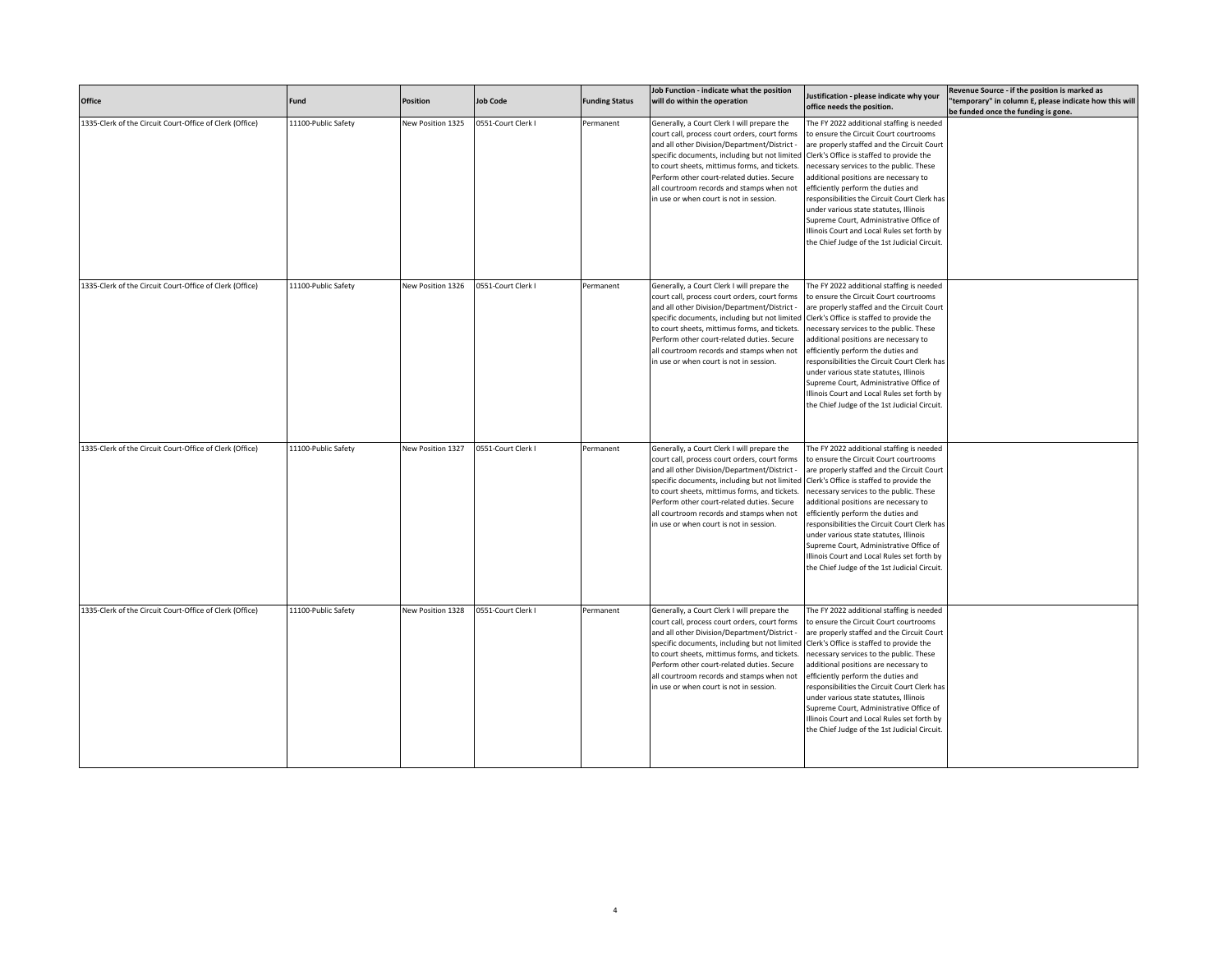| Office                                                   | Fund                | <b>Position</b>   | <b>Job Code</b>    | <b>Funding Status</b> | Job Function - indicate what the position<br>will do within the operation                                                                                                                                                                                                                                                                                                            | Justification - please indicate why your<br>office needs the position.                                                                                                                                                                                                                                                                                                                                                                                                                                                                     | Revenue Source - if the position is marked as<br>"temporary" in column E, please indicate how this will<br>be funded once the funding is gone. |
|----------------------------------------------------------|---------------------|-------------------|--------------------|-----------------------|--------------------------------------------------------------------------------------------------------------------------------------------------------------------------------------------------------------------------------------------------------------------------------------------------------------------------------------------------------------------------------------|--------------------------------------------------------------------------------------------------------------------------------------------------------------------------------------------------------------------------------------------------------------------------------------------------------------------------------------------------------------------------------------------------------------------------------------------------------------------------------------------------------------------------------------------|------------------------------------------------------------------------------------------------------------------------------------------------|
| 1335-Clerk of the Circuit Court-Office of Clerk (Office) | 11100-Public Safety | New Position 1329 | 0551-Court Clerk I | Permanent             | Generally, a Court Clerk I will prepare the<br>court call, process court orders, court forms<br>and all other Division/Department/District -<br>specific documents, including but not limited<br>to court sheets, mittimus forms, and tickets.<br>Perform other court-related duties. Secure<br>all courtroom records and stamps when not<br>in use or when court is not in session. | The FY 2022 additional staffing is needed<br>to ensure the Circuit Court courtrooms<br>are properly staffed and the Circuit Court<br>Clerk's Office is staffed to provide the<br>necessary services to the public. These<br>additional positions are necessary to<br>efficiently perform the duties and<br>responsibilities the Circuit Court Clerk has<br>under various state statutes, Illinois<br>Supreme Court, Administrative Office of<br>Illinois Court and Local Rules set forth by<br>the Chief Judge of the 1st Judicial Circuit |                                                                                                                                                |
| 1335-Clerk of the Circuit Court-Office of Clerk (Office) | 11100-Public Safety | New Position 1330 | 0551-Court Clerk I | Permanent             | Generally, a Court Clerk I will prepare the<br>court call, process court orders, court forms<br>and all other Division/Department/District -<br>specific documents, including but not limited<br>to court sheets, mittimus forms, and tickets.<br>Perform other court-related duties. Secure<br>all courtroom records and stamps when not<br>in use or when court is not in session. | The FY 2022 additional staffing is needed<br>to ensure the Circuit Court courtrooms<br>are properly staffed and the Circuit Court<br>Clerk's Office is staffed to provide the<br>necessary services to the public. These<br>additional positions are necessary to<br>efficiently perform the duties and<br>responsibilities the Circuit Court Clerk has<br>under various state statutes, Illinois<br>Supreme Court, Administrative Office of<br>Illinois Court and Local Rules set forth by<br>the Chief Judge of the 1st Judicial Circuit |                                                                                                                                                |
| 1335-Clerk of the Circuit Court-Office of Clerk (Office) | 11100-Public Safety | New Position 1331 | 0551-Court Clerk I | Permanent             | Generally, a Court Clerk I will prepare the<br>court call, process court orders, court forms<br>and all other Division/Department/District -<br>specific documents, including but not limited<br>to court sheets, mittimus forms, and tickets.<br>Perform other court-related duties. Secure<br>all courtroom records and stamps when not<br>in use or when court is not in session. | The FY 2022 additional staffing is needed<br>to ensure the Circuit Court courtrooms<br>are properly staffed and the Circuit Court<br>Clerk's Office is staffed to provide the<br>necessary services to the public. These<br>additional positions are necessary to<br>efficiently perform the duties and<br>responsibilities the Circuit Court Clerk has<br>under various state statutes, Illinois<br>Supreme Court, Administrative Office of<br>Illinois Court and Local Rules set forth by<br>the Chief Judge of the 1st Judicial Circuit |                                                                                                                                                |
| 1335-Clerk of the Circuit Court-Office of Clerk (Office) | 11100-Public Safety | New Position 1332 | 0551-Court Clerk I | Permanent             | Generally, a Court Clerk I will prepare the<br>court call, process court orders, court forms<br>and all other Division/Department/District -<br>specific documents, including but not limited<br>to court sheets, mittimus forms, and tickets.<br>Perform other court-related duties. Secure<br>all courtroom records and stamps when not<br>in use or when court is not in session. | The FY 2022 additional staffing is needed<br>to ensure the Circuit Court courtrooms<br>are properly staffed and the Circuit Court<br>Clerk's Office is staffed to provide the<br>necessary services to the public. These<br>additional positions are necessary to<br>efficiently perform the duties and<br>responsibilities the Circuit Court Clerk has<br>under various state statutes, Illinois<br>Supreme Court, Administrative Office of<br>Illinois Court and Local Rules set forth by<br>the Chief Judge of the 1st Judicial Circuit |                                                                                                                                                |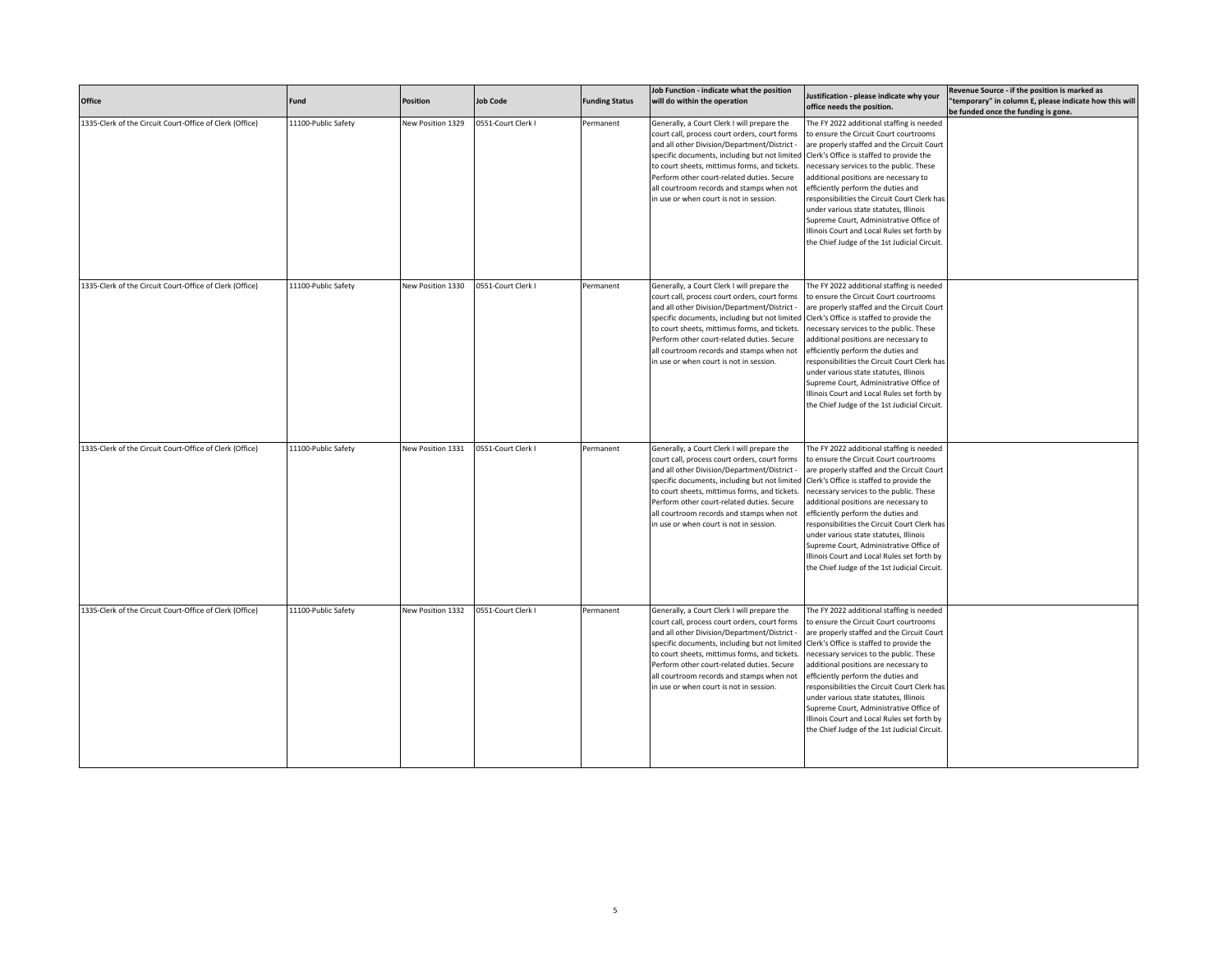| Office                                                   | Fund                | <b>Position</b>   | <b>Job Code</b>    | <b>Funding Status</b> | Job Function - indicate what the position<br>will do within the operation                                                                                                                                                                                                                                                                                                            | Justification - please indicate why your<br>office needs the position.                                                                                                                                                                                                                                                                                                                                                                                                                                                                     | Revenue Source - if the position is marked as<br>"temporary" in column E, please indicate how this will<br>be funded once the funding is gone. |
|----------------------------------------------------------|---------------------|-------------------|--------------------|-----------------------|--------------------------------------------------------------------------------------------------------------------------------------------------------------------------------------------------------------------------------------------------------------------------------------------------------------------------------------------------------------------------------------|--------------------------------------------------------------------------------------------------------------------------------------------------------------------------------------------------------------------------------------------------------------------------------------------------------------------------------------------------------------------------------------------------------------------------------------------------------------------------------------------------------------------------------------------|------------------------------------------------------------------------------------------------------------------------------------------------|
| 1335-Clerk of the Circuit Court-Office of Clerk (Office) | 11100-Public Safety | New Position 1333 | 0551-Court Clerk I | Permanent             | Generally, a Court Clerk I will prepare the<br>court call, process court orders, court forms<br>and all other Division/Department/District -<br>specific documents, including but not limited<br>to court sheets, mittimus forms, and tickets.<br>Perform other court-related duties. Secure<br>all courtroom records and stamps when not<br>in use or when court is not in session. | The FY 2022 additional staffing is needed<br>to ensure the Circuit Court courtrooms<br>are properly staffed and the Circuit Court<br>Clerk's Office is staffed to provide the<br>necessary services to the public. These<br>additional positions are necessary to<br>efficiently perform the duties and<br>responsibilities the Circuit Court Clerk has<br>under various state statutes, Illinois<br>Supreme Court, Administrative Office of<br>Illinois Court and Local Rules set forth by<br>the Chief Judge of the 1st Judicial Circuit |                                                                                                                                                |
| 1335-Clerk of the Circuit Court-Office of Clerk (Office) | 11100-Public Safety | New Position 1334 | 0551-Court Clerk I | Permanent             | Generally, a Court Clerk I will prepare the<br>court call, process court orders, court forms<br>and all other Division/Department/District -<br>specific documents, including but not limited<br>to court sheets, mittimus forms, and tickets.<br>Perform other court-related duties. Secure<br>all courtroom records and stamps when not<br>in use or when court is not in session. | The FY 2022 additional staffing is needed<br>to ensure the Circuit Court courtrooms<br>are properly staffed and the Circuit Court<br>Clerk's Office is staffed to provide the<br>necessary services to the public. These<br>additional positions are necessary to<br>efficiently perform the duties and<br>responsibilities the Circuit Court Clerk has<br>under various state statutes, Illinois<br>Supreme Court, Administrative Office of<br>Illinois Court and Local Rules set forth by<br>the Chief Judge of the 1st Judicial Circuit |                                                                                                                                                |
| 1335-Clerk of the Circuit Court-Office of Clerk (Office) | 11100-Public Safety | New Position 1335 | 0551-Court Clerk I | Permanent             | Generally, a Court Clerk I will prepare the<br>court call, process court orders, court forms<br>and all other Division/Department/District -<br>specific documents, including but not limited<br>to court sheets, mittimus forms, and tickets.<br>Perform other court-related duties. Secure<br>all courtroom records and stamps when not<br>in use or when court is not in session. | The FY 2022 additional staffing is needed<br>to ensure the Circuit Court courtrooms<br>are properly staffed and the Circuit Court<br>Clerk's Office is staffed to provide the<br>necessary services to the public. These<br>additional positions are necessary to<br>efficiently perform the duties and<br>responsibilities the Circuit Court Clerk has<br>under various state statutes, Illinois<br>Supreme Court, Administrative Office of<br>Illinois Court and Local Rules set forth by<br>the Chief Judge of the 1st Judicial Circuit |                                                                                                                                                |
| 1335-Clerk of the Circuit Court-Office of Clerk (Office) | 11100-Public Safety | New Position 1336 | 0551-Court Clerk I | Permanent             | Generally, a Court Clerk I will prepare the<br>court call, process court orders, court forms<br>and all other Division/Department/District -<br>specific documents, including but not limited<br>to court sheets, mittimus forms, and tickets.<br>Perform other court-related duties. Secure<br>all courtroom records and stamps when not<br>in use or when court is not in session. | The FY 2022 additional staffing is needed<br>to ensure the Circuit Court courtrooms<br>are properly staffed and the Circuit Court<br>Clerk's Office is staffed to provide the<br>necessary services to the public. These<br>additional positions are necessary to<br>efficiently perform the duties and<br>responsibilities the Circuit Court Clerk has<br>under various state statutes, Illinois<br>Supreme Court, Administrative Office of<br>Illinois Court and Local Rules set forth by<br>the Chief Judge of the 1st Judicial Circuit |                                                                                                                                                |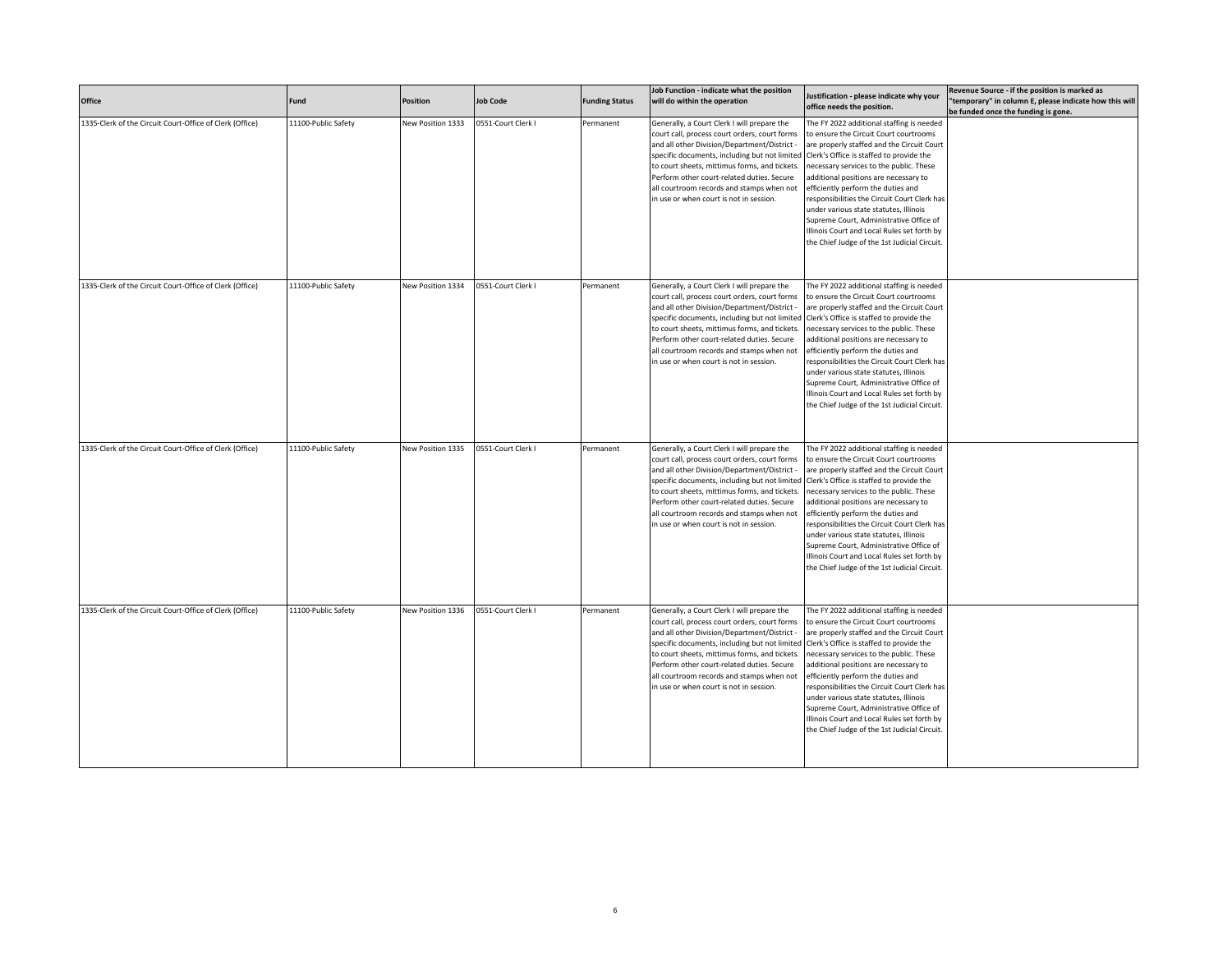| Office                                                   | Fund                | <b>Position</b>   | <b>Job Code</b>    | <b>Funding Status</b> | Job Function - indicate what the position<br>will do within the operation                                                                                                                                                                                                                                                                                                            | Justification - please indicate why your<br>office needs the position.                                                                                                                                                                                                                                                                                                                                                                                                                                                                     | Revenue Source - if the position is marked as<br>"temporary" in column E, please indicate how this will<br>be funded once the funding is gone. |
|----------------------------------------------------------|---------------------|-------------------|--------------------|-----------------------|--------------------------------------------------------------------------------------------------------------------------------------------------------------------------------------------------------------------------------------------------------------------------------------------------------------------------------------------------------------------------------------|--------------------------------------------------------------------------------------------------------------------------------------------------------------------------------------------------------------------------------------------------------------------------------------------------------------------------------------------------------------------------------------------------------------------------------------------------------------------------------------------------------------------------------------------|------------------------------------------------------------------------------------------------------------------------------------------------|
| 1335-Clerk of the Circuit Court-Office of Clerk (Office) | 11100-Public Safety | New Position 1337 | 0551-Court Clerk I | Permanent             | Generally, a Court Clerk I will prepare the<br>court call, process court orders, court forms<br>and all other Division/Department/District -<br>specific documents, including but not limited<br>to court sheets, mittimus forms, and tickets.<br>Perform other court-related duties. Secure<br>all courtroom records and stamps when not<br>in use or when court is not in session. | The FY 2022 additional staffing is needed<br>to ensure the Circuit Court courtrooms<br>are properly staffed and the Circuit Court<br>Clerk's Office is staffed to provide the<br>necessary services to the public. These<br>additional positions are necessary to<br>efficiently perform the duties and<br>responsibilities the Circuit Court Clerk has<br>under various state statutes, Illinois<br>Supreme Court, Administrative Office of<br>Illinois Court and Local Rules set forth by<br>the Chief Judge of the 1st Judicial Circuit |                                                                                                                                                |
| 1335-Clerk of the Circuit Court-Office of Clerk (Office) | 11100-Public Safety | New Position 1338 | 0551-Court Clerk I | Permanent             | Generally, a Court Clerk I will prepare the<br>court call, process court orders, court forms<br>and all other Division/Department/District -<br>specific documents, including but not limited<br>to court sheets, mittimus forms, and tickets.<br>Perform other court-related duties. Secure<br>all courtroom records and stamps when not<br>in use or when court is not in session. | The FY 2022 additional staffing is needed<br>to ensure the Circuit Court courtrooms<br>are properly staffed and the Circuit Court<br>Clerk's Office is staffed to provide the<br>necessary services to the public. These<br>additional positions are necessary to<br>efficiently perform the duties and<br>responsibilities the Circuit Court Clerk has<br>under various state statutes, Illinois<br>Supreme Court, Administrative Office of<br>Illinois Court and Local Rules set forth by<br>the Chief Judge of the 1st Judicial Circuit |                                                                                                                                                |
| 1335-Clerk of the Circuit Court-Office of Clerk (Office) | 11100-Public Safety | New Position 1339 | 0551-Court Clerk I | Permanent             | Generally, a Court Clerk I will prepare the<br>court call, process court orders, court forms<br>and all other Division/Department/District -<br>specific documents, including but not limited<br>to court sheets, mittimus forms, and tickets.<br>Perform other court-related duties. Secure<br>all courtroom records and stamps when not<br>in use or when court is not in session. | The FY 2022 additional staffing is needed<br>to ensure the Circuit Court courtrooms<br>are properly staffed and the Circuit Court<br>Clerk's Office is staffed to provide the<br>necessary services to the public. These<br>additional positions are necessary to<br>efficiently perform the duties and<br>responsibilities the Circuit Court Clerk has<br>under various state statutes, Illinois<br>Supreme Court, Administrative Office of<br>Illinois Court and Local Rules set forth by<br>the Chief Judge of the 1st Judicial Circuit |                                                                                                                                                |
| 1335-Clerk of the Circuit Court-Office of Clerk (Office) | 11100-Public Safety | New Position 1340 | 0551-Court Clerk I | Permanent             | Generally, a Court Clerk I will prepare the<br>court call, process court orders, court forms<br>and all other Division/Department/District -<br>specific documents, including but not limited<br>to court sheets, mittimus forms, and tickets.<br>Perform other court-related duties. Secure<br>all courtroom records and stamps when not<br>in use or when court is not in session. | The FY 2022 additional staffing is needed<br>to ensure the Circuit Court courtrooms<br>are properly staffed and the Circuit Court<br>Clerk's Office is staffed to provide the<br>necessary services to the public. These<br>additional positions are necessary to<br>efficiently perform the duties and<br>responsibilities the Circuit Court Clerk has<br>under various state statutes, Illinois<br>Supreme Court, Administrative Office of<br>Illinois Court and Local Rules set forth by<br>the Chief Judge of the 1st Judicial Circuit |                                                                                                                                                |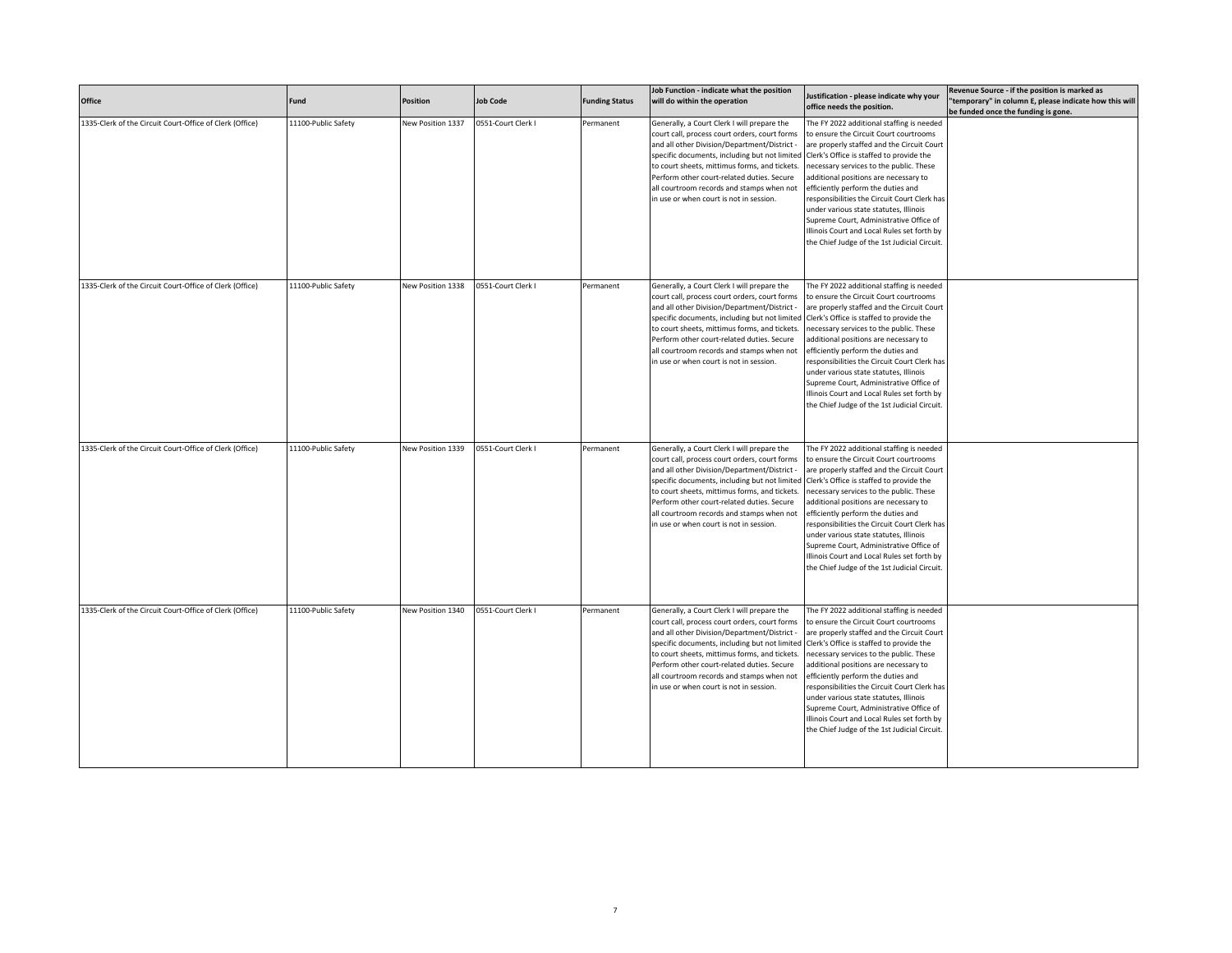| Office                                                   | Fund                | Position          | <b>Job Code</b>             | <b>Funding Status</b> | Job Function - indicate what the position<br>will do within the operation                                                                                                                                                                                                                                                                                                                                                                                                                                                                                                                                                                                              | Justification - please indicate why your<br>office needs the position.                                                                                                                                                                                                                                                                                                                                                                                                                                                                      | Revenue Source - if the position is marked as<br>"temporary" in column E, please indicate how this will<br>be funded once the funding is gone. |
|----------------------------------------------------------|---------------------|-------------------|-----------------------------|-----------------------|------------------------------------------------------------------------------------------------------------------------------------------------------------------------------------------------------------------------------------------------------------------------------------------------------------------------------------------------------------------------------------------------------------------------------------------------------------------------------------------------------------------------------------------------------------------------------------------------------------------------------------------------------------------------|---------------------------------------------------------------------------------------------------------------------------------------------------------------------------------------------------------------------------------------------------------------------------------------------------------------------------------------------------------------------------------------------------------------------------------------------------------------------------------------------------------------------------------------------|------------------------------------------------------------------------------------------------------------------------------------------------|
| 1335-Clerk of the Circuit Court-Office of Clerk (Office) | 11100-Public Safety | New Position 1341 | 0551-Court Clerk I          | Permanent             | Generally, a Court Clerk I will prepare the<br>court call, process court orders, court forms<br>and all other Division/Department/District -<br>specific documents, including but not limited<br>to court sheets, mittimus forms, and tickets.<br>Perform other court-related duties. Secure<br>all courtroom records and stamps when not<br>in use or when court is not in session.                                                                                                                                                                                                                                                                                   | The FY 2022 additional staffing is needed<br>to ensure the Circuit Court courtrooms<br>are properly staffed and the Circuit Court<br>Clerk's Office is staffed to provide the<br>necessary services to the public. These<br>additional positions are necessary to<br>efficiently perform the duties and<br>responsibilities the Circuit Court Clerk has<br>under various state statutes, Illinois<br>Supreme Court, Administrative Office of<br>Illinois Court and Local Rules set forth by<br>the Chief Judge of the 1st Judicial Circuit. |                                                                                                                                                |
| 1335-Clerk of the Circuit Court-Office of Clerk (Office) | 11100-Public Safety | New Position 1342 | 0551-Court Clerk I          | Permanent             | Generally, a Court Clerk I will prepare the<br>court call, process court orders, court forms<br>and all other Division/Department/District -<br>specific documents, including but not limited<br>to court sheets, mittimus forms, and tickets.<br>Perform other court-related duties. Secure<br>all courtroom records and stamps when not<br>in use or when court is not in session.                                                                                                                                                                                                                                                                                   | The FY 2022 additional staffing is needed<br>to ensure the Circuit Court courtrooms<br>are properly staffed and the Circuit Court<br>Clerk's Office is staffed to provide the<br>necessary services to the public. These<br>additional positions are necessary to<br>efficiently perform the duties and<br>responsibilities the Circuit Court Clerk has<br>under various state statutes, Illinois<br>Supreme Court, Administrative Office of<br>Illinois Court and Local Rules set forth by<br>the Chief Judge of the 1st Judicial Circuit  |                                                                                                                                                |
| 1335-Clerk of the Circuit Court-Office of Clerk (Office) | 11100-Public Safety | New Position 1343 | 4220-Clerk IV Senior Courts | Permanent             | Generally, a Clerk IV Senior courts performs<br>general office related tasks, including but not<br>limited to assisting internal and external<br>customers with questions regarding case<br>information, sorting and distributing mail,<br>preparing files for court calls, retrieve and<br>file court files, assist int he preparation of<br>new case files, deliver files to courtrooms.<br>Also, Clerk IV Senior Courts perform, where<br>applicable, functions related to the Imaging<br>and Document Management System (IDMS)<br>process and functions related to Electronic<br>Filing (eFiling). Forward court orders to<br>appropriate department and agencies. | The FY 2022 additional staffing is needed<br>to ensure the Circuit Court courtrooms<br>are properly staffed and the Circuit Court<br>Clerk's Office is staffed to provide the<br>necessary services to the public. These<br>additional positions are necessary to<br>efficiently perform the duties and<br>responsibilities the Circuit Court Clerk has<br>under various state statutes, Illinois<br>Supreme Court, Administrative Office of<br>Illinois Court and Local Rules set forth by<br>the Chief Judge of the 1st Judicial Circuit. |                                                                                                                                                |
| 1335-Clerk of the Circuit Court-Office of Clerk (Office) | 11100-Public Safety | New Position 1344 | 4220-Clerk IV Senior Courts | Permanent             | Generally, a Clerk IV Senior courts performs<br>general office related tasks, including but not<br>limited to assisting internal and external<br>customers with questions regarding case<br>information, sorting and distributing mail,<br>preparing files for court calls, retrieve and<br>file court files, assist int he preparation of<br>new case files, deliver files to courtrooms.<br>Also, Clerk IV Senior Courts perform, where<br>applicable, functions related to the Imaging<br>and Document Management System (IDMS)<br>process and functions related to Electronic<br>Filing (eFiling). Forward court orders to<br>appropriate department and agencies. | The FY 2022 additional staffing is needed<br>to ensure the Circuit Court courtrooms<br>are properly staffed and the Circuit Court<br>Clerk's Office is staffed to provide the<br>necessary services to the public. These<br>additional positions are necessary to<br>efficiently perform the duties and<br>responsibilities the Circuit Court Clerk has<br>under various state statutes, Illinois<br>Supreme Court, Administrative Office of<br>Illinois Court and Local Rules set forth by<br>the Chief Judge of the 1st Judicial Circuit. |                                                                                                                                                |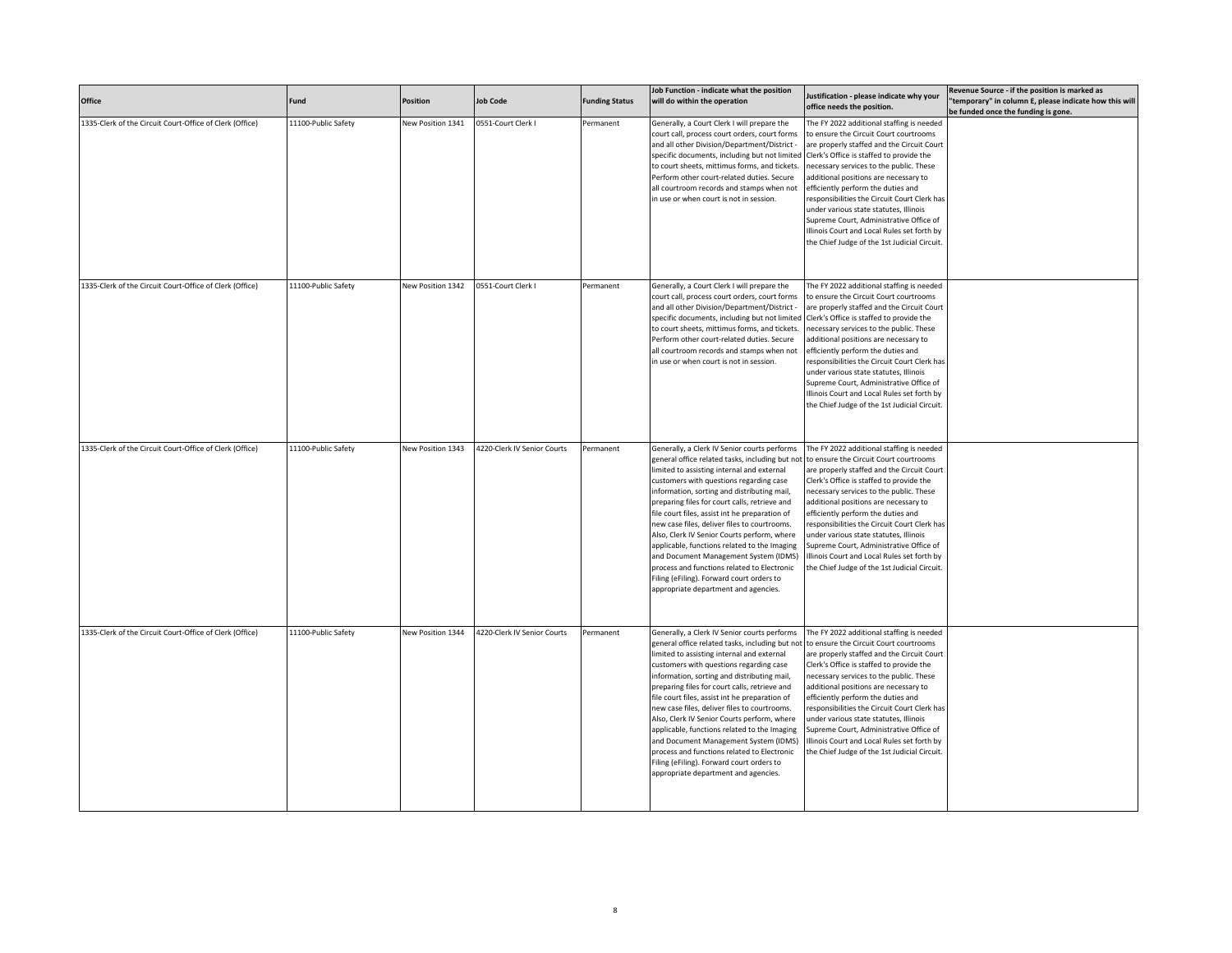| Office                                                   | Fund                | Position          | <b>Job Code</b>             | <b>Funding Status</b> | Job Function - indicate what the position<br>will do within the operation                                                                                                                                                                                                                                                                                                                                                                                                                                                                                                                                                                                              | Justification - please indicate why your<br>office needs the position.                                                                                                                                                                                                                                                                                                                                                                                                                                                                      | Revenue Source - if the position is marked as<br>"temporary" in column E, please indicate how this will<br>be funded once the funding is gone. |
|----------------------------------------------------------|---------------------|-------------------|-----------------------------|-----------------------|------------------------------------------------------------------------------------------------------------------------------------------------------------------------------------------------------------------------------------------------------------------------------------------------------------------------------------------------------------------------------------------------------------------------------------------------------------------------------------------------------------------------------------------------------------------------------------------------------------------------------------------------------------------------|---------------------------------------------------------------------------------------------------------------------------------------------------------------------------------------------------------------------------------------------------------------------------------------------------------------------------------------------------------------------------------------------------------------------------------------------------------------------------------------------------------------------------------------------|------------------------------------------------------------------------------------------------------------------------------------------------|
| 1335-Clerk of the Circuit Court-Office of Clerk (Office) | 11100-Public Safety | New Position 1345 | 4220-Clerk IV Senior Courts | Permanent             | Generally, a Clerk IV Senior courts performs<br>general office related tasks, including but not<br>limited to assisting internal and external<br>customers with questions regarding case<br>information, sorting and distributing mail,<br>preparing files for court calls, retrieve and<br>file court files, assist int he preparation of<br>new case files, deliver files to courtrooms.<br>Also, Clerk IV Senior Courts perform, where<br>applicable, functions related to the Imaging<br>and Document Management System (IDMS)<br>process and functions related to Electronic<br>Filing (eFiling). Forward court orders to<br>appropriate department and agencies. | The FY 2022 additional staffing is needed<br>to ensure the Circuit Court courtrooms<br>are properly staffed and the Circuit Court<br>Clerk's Office is staffed to provide the<br>necessary services to the public. These<br>additional positions are necessary to<br>efficiently perform the duties and<br>responsibilities the Circuit Court Clerk has<br>under various state statutes, Illinois<br>Supreme Court, Administrative Office of<br>Illinois Court and Local Rules set forth by<br>the Chief Judge of the 1st Judicial Circuit. |                                                                                                                                                |
| 1335-Clerk of the Circuit Court-Office of Clerk (Office) | 11100-Public Safety | New Position 1346 | 4220-Clerk IV Senior Courts | Permanent             | Generally, a Clerk IV Senior courts performs<br>general office related tasks, including but not<br>limited to assisting internal and external<br>customers with questions regarding case<br>information, sorting and distributing mail,<br>preparing files for court calls, retrieve and<br>file court files, assist int he preparation of<br>new case files, deliver files to courtrooms.<br>Also, Clerk IV Senior Courts perform, where<br>applicable, functions related to the Imaging<br>and Document Management System (IDMS)<br>process and functions related to Electronic<br>Filing (eFiling). Forward court orders to<br>appropriate department and agencies. | The FY 2022 additional staffing is needed<br>to ensure the Circuit Court courtrooms<br>are properly staffed and the Circuit Court<br>Clerk's Office is staffed to provide the<br>necessary services to the public. These<br>additional positions are necessary to<br>efficiently perform the duties and<br>responsibilities the Circuit Court Clerk has<br>under various state statutes, Illinois<br>Supreme Court, Administrative Office of<br>Illinois Court and Local Rules set forth by<br>the Chief Judge of the 1st Judicial Circuit. |                                                                                                                                                |
| 1335-Clerk of the Circuit Court-Office of Clerk (Office) | 11100-Public Safety | New Position 1347 | 4220-Clerk IV Senior Courts | Permanent             | Generally, a Clerk IV Senior courts performs<br>general office related tasks, including but not<br>limited to assisting internal and external<br>customers with questions regarding case<br>information, sorting and distributing mail,<br>preparing files for court calls, retrieve and<br>file court files, assist int he preparation of<br>new case files, deliver files to courtrooms.<br>Also, Clerk IV Senior Courts perform, where<br>applicable, functions related to the Imaging<br>and Document Management System (IDMS)<br>process and functions related to Electronic<br>Filing (eFiling). Forward court orders to<br>appropriate department and agencies. | The FY 2022 additional staffing is needed<br>to ensure the Circuit Court courtrooms<br>are properly staffed and the Circuit Court<br>Clerk's Office is staffed to provide the<br>necessary services to the public. These<br>additional positions are necessary to<br>efficiently perform the duties and<br>responsibilities the Circuit Court Clerk has<br>under various state statutes, Illinois<br>Supreme Court, Administrative Office of<br>Illinois Court and Local Rules set forth by<br>the Chief Judge of the 1st Judicial Circuit. |                                                                                                                                                |
| 1335-Clerk of the Circuit Court-Office of Clerk (Office) | 11100-Public Safety | New Position 1348 | 4220-Clerk IV Senior Courts | Permanent             | Generally, a Clerk IV Senior courts performs<br>general office related tasks, including but not<br>limited to assisting internal and external<br>customers with questions regarding case<br>information, sorting and distributing mail,<br>preparing files for court calls, retrieve and<br>file court files, assist int he preparation of<br>new case files, deliver files to courtrooms.<br>Also, Clerk IV Senior Courts perform, where<br>applicable, functions related to the Imaging<br>and Document Management System (IDMS)<br>process and functions related to Electronic<br>Filing (eFiling). Forward court orders to<br>appropriate department and agencies. | The FY 2022 additional staffing is needed<br>to ensure the Circuit Court courtrooms<br>are properly staffed and the Circuit Court<br>Clerk's Office is staffed to provide the<br>necessary services to the public. These<br>additional positions are necessary to<br>efficiently perform the duties and<br>responsibilities the Circuit Court Clerk has<br>under various state statutes, Illinois<br>Supreme Court, Administrative Office of<br>Illinois Court and Local Rules set forth by<br>the Chief Judge of the 1st Judicial Circuit  |                                                                                                                                                |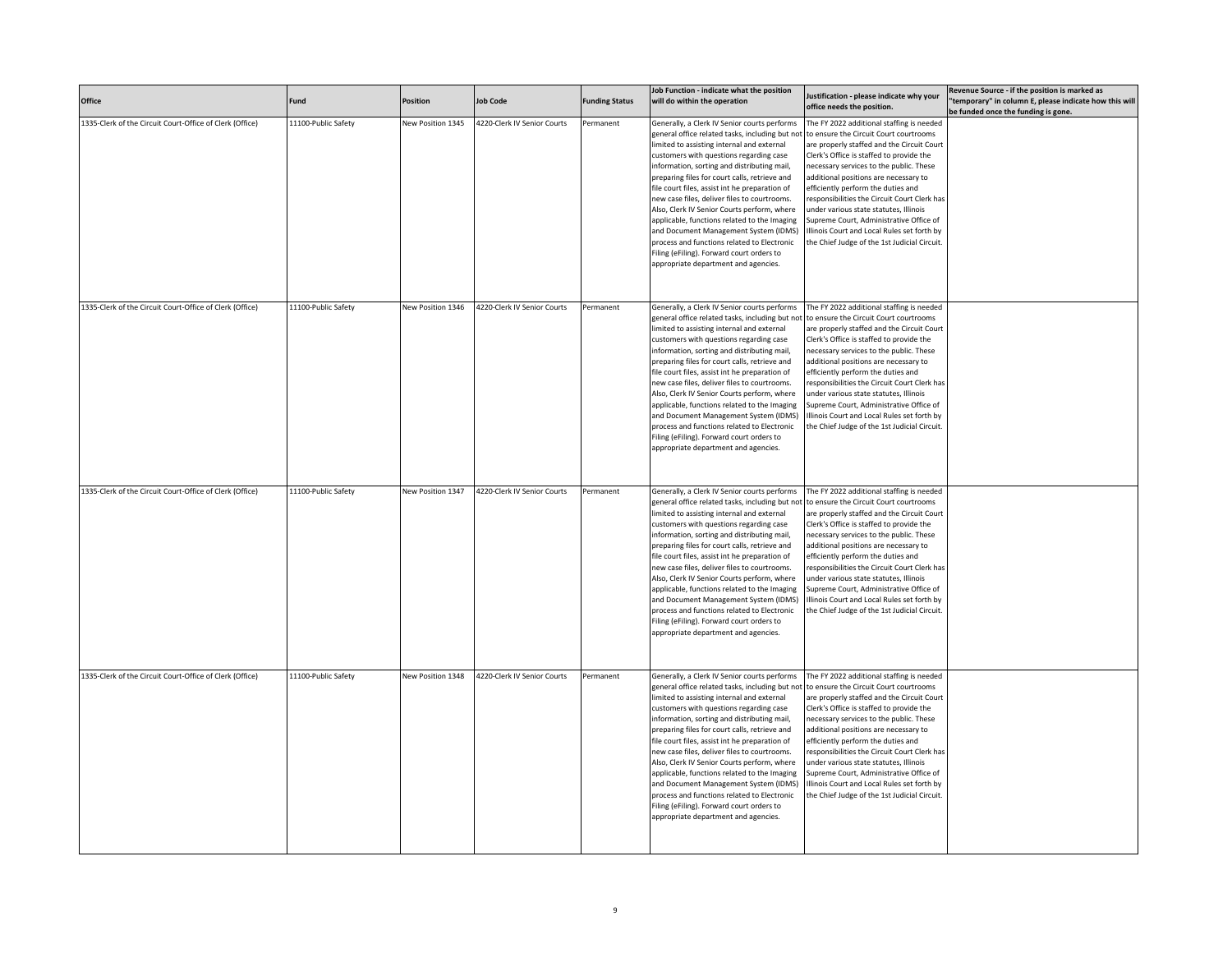| Office                                                   | Fund                | Position          | <b>Job Code</b>             | <b>Funding Status</b> | Job Function - indicate what the position<br>will do within the operation                                                                                                                                                                                                                                                                                                                                                                                                                                                                                                                                                                                              | Justification - please indicate why your<br>office needs the position.                                                                                                                                                                                                                                                                                                                                                                                                                                                                      | Revenue Source - if the position is marked as<br>"temporary" in column E, please indicate how this will<br>be funded once the funding is gone. |
|----------------------------------------------------------|---------------------|-------------------|-----------------------------|-----------------------|------------------------------------------------------------------------------------------------------------------------------------------------------------------------------------------------------------------------------------------------------------------------------------------------------------------------------------------------------------------------------------------------------------------------------------------------------------------------------------------------------------------------------------------------------------------------------------------------------------------------------------------------------------------------|---------------------------------------------------------------------------------------------------------------------------------------------------------------------------------------------------------------------------------------------------------------------------------------------------------------------------------------------------------------------------------------------------------------------------------------------------------------------------------------------------------------------------------------------|------------------------------------------------------------------------------------------------------------------------------------------------|
| 1335-Clerk of the Circuit Court-Office of Clerk (Office) | 11100-Public Safety | New Position 1349 | 4220-Clerk IV Senior Courts | Permanent             | Generally, a Clerk IV Senior courts performs<br>general office related tasks, including but not<br>limited to assisting internal and external<br>customers with questions regarding case<br>information, sorting and distributing mail,<br>preparing files for court calls, retrieve and<br>file court files, assist int he preparation of<br>new case files, deliver files to courtrooms.<br>Also, Clerk IV Senior Courts perform, where<br>applicable, functions related to the Imaging<br>and Document Management System (IDMS)<br>process and functions related to Electronic<br>Filing (eFiling). Forward court orders to<br>appropriate department and agencies. | The FY 2022 additional staffing is needed<br>to ensure the Circuit Court courtrooms<br>are properly staffed and the Circuit Court<br>Clerk's Office is staffed to provide the<br>necessary services to the public. These<br>additional positions are necessary to<br>efficiently perform the duties and<br>responsibilities the Circuit Court Clerk has<br>under various state statutes, Illinois<br>Supreme Court, Administrative Office of<br>Illinois Court and Local Rules set forth by<br>the Chief Judge of the 1st Judicial Circuit. |                                                                                                                                                |
| 1335-Clerk of the Circuit Court-Office of Clerk (Office) | 11100-Public Safety | New Position 1350 | 4220-Clerk IV Senior Courts | Permanent             | Generally, a Clerk IV Senior courts performs<br>general office related tasks, including but not<br>limited to assisting internal and external<br>customers with questions regarding case<br>information, sorting and distributing mail,<br>preparing files for court calls, retrieve and<br>file court files, assist int he preparation of<br>new case files, deliver files to courtrooms.<br>Also, Clerk IV Senior Courts perform, where<br>applicable, functions related to the Imaging<br>and Document Management System (IDMS)<br>process and functions related to Electronic<br>Filing (eFiling). Forward court orders to<br>appropriate department and agencies. | The FY 2022 additional staffing is needed<br>to ensure the Circuit Court courtrooms<br>are properly staffed and the Circuit Court<br>Clerk's Office is staffed to provide the<br>necessary services to the public. These<br>additional positions are necessary to<br>efficiently perform the duties and<br>responsibilities the Circuit Court Clerk has<br>under various state statutes, Illinois<br>Supreme Court, Administrative Office of<br>Illinois Court and Local Rules set forth by<br>the Chief Judge of the 1st Judicial Circuit. |                                                                                                                                                |
| 1335-Clerk of the Circuit Court-Office of Clerk (Office) | 11100-Public Safety | New Position 1351 | 4220-Clerk IV Senior Courts | Permanent             | Generally, a Clerk IV Senior courts performs<br>general office related tasks, including but not<br>limited to assisting internal and external<br>customers with questions regarding case<br>information, sorting and distributing mail,<br>preparing files for court calls, retrieve and<br>file court files, assist int he preparation of<br>new case files, deliver files to courtrooms.<br>Also, Clerk IV Senior Courts perform, where<br>applicable, functions related to the Imaging<br>and Document Management System (IDMS)<br>process and functions related to Electronic<br>Filing (eFiling). Forward court orders to<br>appropriate department and agencies. | The FY 2022 additional staffing is needed<br>to ensure the Circuit Court courtrooms<br>are properly staffed and the Circuit Court<br>Clerk's Office is staffed to provide the<br>necessary services to the public. These<br>additional positions are necessary to<br>efficiently perform the duties and<br>responsibilities the Circuit Court Clerk has<br>under various state statutes, Illinois<br>Supreme Court, Administrative Office of<br>Illinois Court and Local Rules set forth by<br>the Chief Judge of the 1st Judicial Circuit. |                                                                                                                                                |
| 1335-Clerk of the Circuit Court-Office of Clerk (Office) | 11100-Public Safety | New Position 1352 | 4220-Clerk IV Senior Courts | Permanent             | Generally, a Clerk IV Senior courts performs<br>general office related tasks, including but not<br>limited to assisting internal and external<br>customers with questions regarding case<br>information, sorting and distributing mail,<br>preparing files for court calls, retrieve and<br>file court files, assist int he preparation of<br>new case files, deliver files to courtrooms.<br>Also, Clerk IV Senior Courts perform, where<br>applicable, functions related to the Imaging<br>and Document Management System (IDMS)<br>process and functions related to Electronic<br>Filing (eFiling). Forward court orders to<br>appropriate department and agencies. | The FY 2022 additional staffing is needed<br>to ensure the Circuit Court courtrooms<br>are properly staffed and the Circuit Court<br>Clerk's Office is staffed to provide the<br>necessary services to the public. These<br>additional positions are necessary to<br>efficiently perform the duties and<br>responsibilities the Circuit Court Clerk has<br>under various state statutes, Illinois<br>Supreme Court, Administrative Office of<br>Illinois Court and Local Rules set forth by<br>the Chief Judge of the 1st Judicial Circuit  |                                                                                                                                                |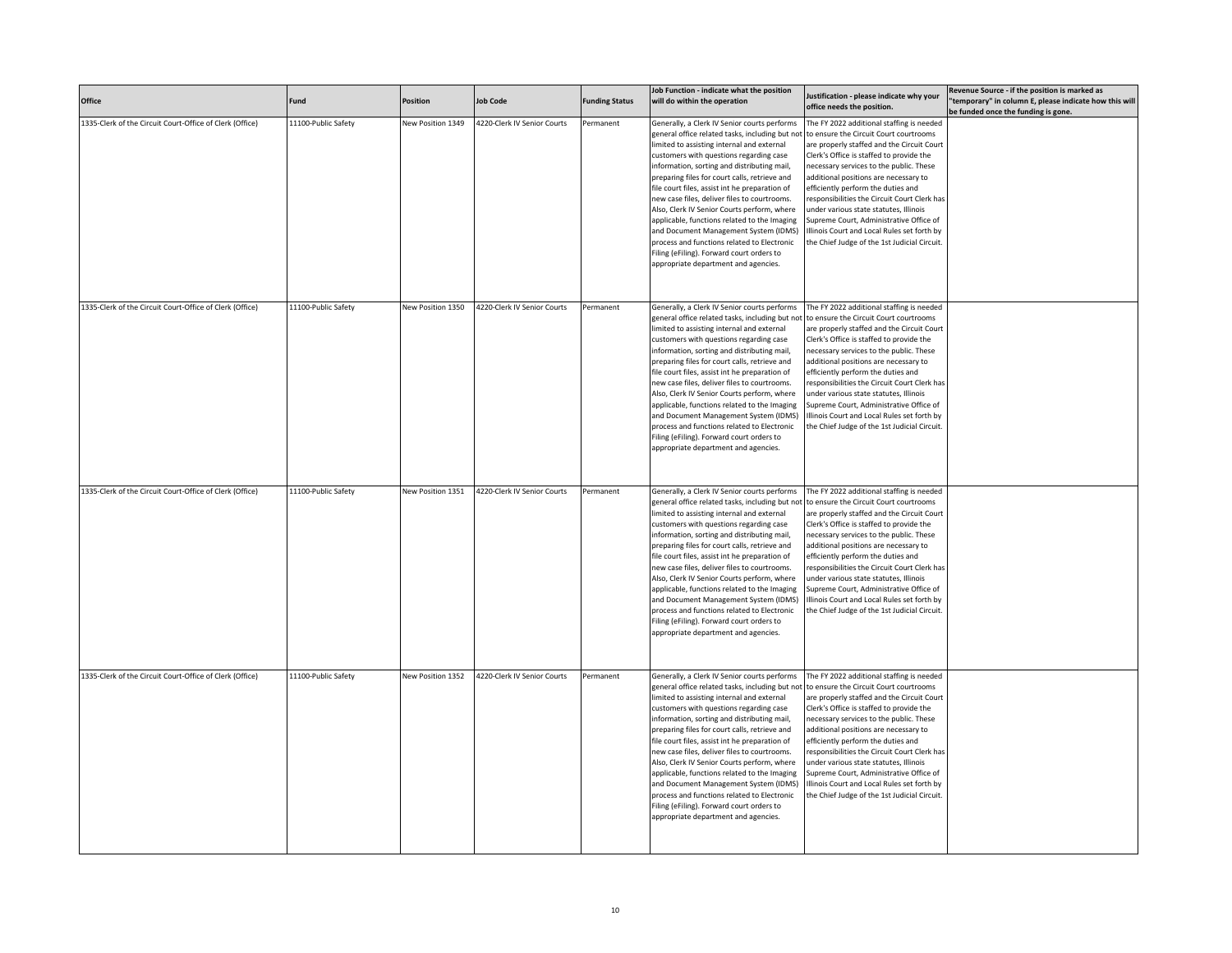| Office                                                   | Fund                | Position          | <b>Job Code</b>             | <b>Funding Status</b> | Job Function - indicate what the position<br>will do within the operation                                                                                                                                                                                                                                                                                                                                                                                                                                                                                                                                                                                              | Justification - please indicate why your<br>office needs the position.                                                                                                                                                                                                                                                                                                                                                                                                                                                                      | Revenue Source - if the position is marked as<br>"temporary" in column E, please indicate how this will<br>be funded once the funding is gone. |
|----------------------------------------------------------|---------------------|-------------------|-----------------------------|-----------------------|------------------------------------------------------------------------------------------------------------------------------------------------------------------------------------------------------------------------------------------------------------------------------------------------------------------------------------------------------------------------------------------------------------------------------------------------------------------------------------------------------------------------------------------------------------------------------------------------------------------------------------------------------------------------|---------------------------------------------------------------------------------------------------------------------------------------------------------------------------------------------------------------------------------------------------------------------------------------------------------------------------------------------------------------------------------------------------------------------------------------------------------------------------------------------------------------------------------------------|------------------------------------------------------------------------------------------------------------------------------------------------|
| 1335-Clerk of the Circuit Court-Office of Clerk (Office) | 11100-Public Safety | New Position 1353 | 4220-Clerk IV Senior Courts | Permanent             | Generally, a Clerk IV Senior courts performs<br>general office related tasks, including but not<br>limited to assisting internal and external<br>customers with questions regarding case<br>information, sorting and distributing mail,<br>preparing files for court calls, retrieve and<br>file court files, assist int he preparation of<br>new case files, deliver files to courtrooms.<br>Also, Clerk IV Senior Courts perform, where<br>applicable, functions related to the Imaging<br>and Document Management System (IDMS)<br>process and functions related to Electronic<br>Filing (eFiling). Forward court orders to<br>appropriate department and agencies. | The FY 2022 additional staffing is needed<br>to ensure the Circuit Court courtrooms<br>are properly staffed and the Circuit Court<br>Clerk's Office is staffed to provide the<br>necessary services to the public. These<br>additional positions are necessary to<br>efficiently perform the duties and<br>responsibilities the Circuit Court Clerk has<br>under various state statutes, Illinois<br>Supreme Court, Administrative Office of<br>Illinois Court and Local Rules set forth by<br>the Chief Judge of the 1st Judicial Circuit. |                                                                                                                                                |
| 1335-Clerk of the Circuit Court-Office of Clerk (Office) | 11100-Public Safety | New Position 1354 | 4220-Clerk IV Senior Courts | Permanent             | Generally, a Clerk IV Senior courts performs<br>general office related tasks, including but not<br>limited to assisting internal and external<br>customers with questions regarding case<br>information, sorting and distributing mail,<br>preparing files for court calls, retrieve and<br>file court files, assist int he preparation of<br>new case files, deliver files to courtrooms.<br>Also, Clerk IV Senior Courts perform, where<br>applicable, functions related to the Imaging<br>and Document Management System (IDMS)<br>process and functions related to Electronic<br>Filing (eFiling). Forward court orders to<br>appropriate department and agencies. | The FY 2022 additional staffing is needed<br>to ensure the Circuit Court courtrooms<br>are properly staffed and the Circuit Court<br>Clerk's Office is staffed to provide the<br>necessary services to the public. These<br>additional positions are necessary to<br>efficiently perform the duties and<br>responsibilities the Circuit Court Clerk has<br>under various state statutes, Illinois<br>Supreme Court, Administrative Office of<br>Illinois Court and Local Rules set forth by<br>the Chief Judge of the 1st Judicial Circuit. |                                                                                                                                                |
| 1335-Clerk of the Circuit Court-Office of Clerk (Office) | 11100-Public Safety | New Position 1355 | 4220-Clerk IV Senior Courts | Permanent             | Generally, a Clerk IV Senior courts performs<br>general office related tasks, including but not<br>limited to assisting internal and external<br>customers with questions regarding case<br>information, sorting and distributing mail,<br>preparing files for court calls, retrieve and<br>file court files, assist int he preparation of<br>new case files, deliver files to courtrooms.<br>Also, Clerk IV Senior Courts perform, where<br>applicable, functions related to the Imaging<br>and Document Management System (IDMS)<br>process and functions related to Electronic<br>Filing (eFiling). Forward court orders to<br>appropriate department and agencies. | The FY 2022 additional staffing is needed<br>to ensure the Circuit Court courtrooms<br>are properly staffed and the Circuit Court<br>Clerk's Office is staffed to provide the<br>necessary services to the public. These<br>additional positions are necessary to<br>efficiently perform the duties and<br>responsibilities the Circuit Court Clerk has<br>under various state statutes, Illinois<br>Supreme Court, Administrative Office of<br>Illinois Court and Local Rules set forth by<br>the Chief Judge of the 1st Judicial Circuit. |                                                                                                                                                |
| 1335-Clerk of the Circuit Court-Office of Clerk (Office) | 11100-Public Safety | New Position 1356 | 4220-Clerk IV Senior Courts | Permanent             | Generally, a Clerk IV Senior courts performs<br>general office related tasks, including but not<br>limited to assisting internal and external<br>customers with questions regarding case<br>information, sorting and distributing mail,<br>preparing files for court calls, retrieve and<br>file court files, assist int he preparation of<br>new case files, deliver files to courtrooms.<br>Also, Clerk IV Senior Courts perform, where<br>applicable, functions related to the Imaging<br>and Document Management System (IDMS)<br>process and functions related to Electronic<br>Filing (eFiling). Forward court orders to<br>appropriate department and agencies. | The FY 2022 additional staffing is needed<br>to ensure the Circuit Court courtrooms<br>are properly staffed and the Circuit Court<br>Clerk's Office is staffed to provide the<br>necessary services to the public. These<br>additional positions are necessary to<br>efficiently perform the duties and<br>responsibilities the Circuit Court Clerk has<br>under various state statutes, Illinois<br>Supreme Court, Administrative Office of<br>Illinois Court and Local Rules set forth by<br>the Chief Judge of the 1st Judicial Circuit  |                                                                                                                                                |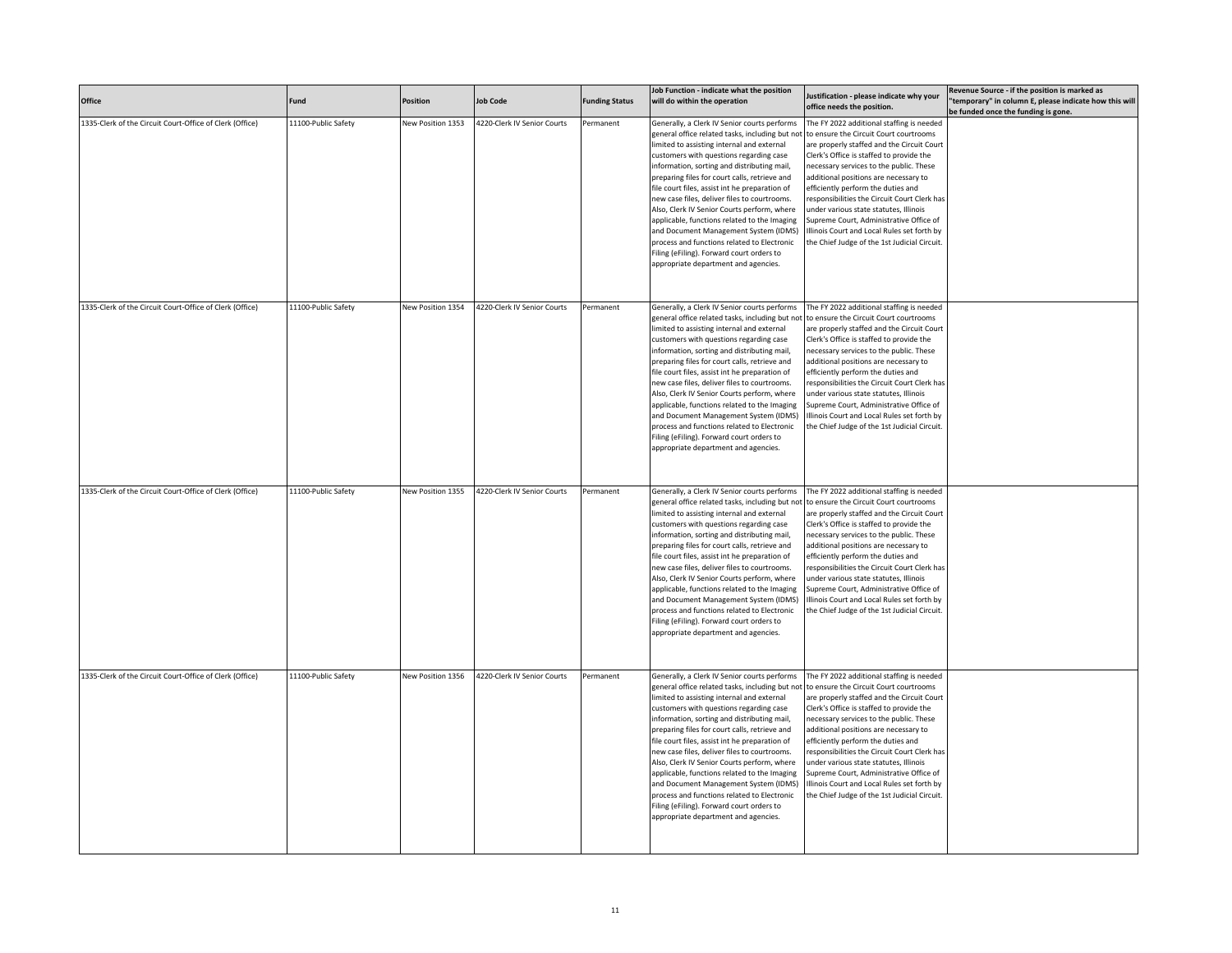| Office                                                   | Fund                | Position          | <b>Job Code</b>             | <b>Funding Status</b> | Job Function - indicate what the position<br>will do within the operation                                                                                                                                                                                                                                                                                                                                                                                                                                                                                                                                                                                              | Justification - please indicate why your<br>office needs the position.                                                                                                                                                                                                                                                                                                                                                                                                                                                                      | Revenue Source - if the position is marked as<br>"temporary" in column E, please indicate how this will<br>be funded once the funding is gone. |
|----------------------------------------------------------|---------------------|-------------------|-----------------------------|-----------------------|------------------------------------------------------------------------------------------------------------------------------------------------------------------------------------------------------------------------------------------------------------------------------------------------------------------------------------------------------------------------------------------------------------------------------------------------------------------------------------------------------------------------------------------------------------------------------------------------------------------------------------------------------------------------|---------------------------------------------------------------------------------------------------------------------------------------------------------------------------------------------------------------------------------------------------------------------------------------------------------------------------------------------------------------------------------------------------------------------------------------------------------------------------------------------------------------------------------------------|------------------------------------------------------------------------------------------------------------------------------------------------|
| 1335-Clerk of the Circuit Court-Office of Clerk (Office) | 11100-Public Safety | New Position 1357 | 4220-Clerk IV Senior Courts | Permanent             | Generally, a Clerk IV Senior courts performs<br>general office related tasks, including but not<br>limited to assisting internal and external<br>customers with questions regarding case<br>information, sorting and distributing mail,<br>preparing files for court calls, retrieve and<br>file court files, assist int he preparation of<br>new case files, deliver files to courtrooms.<br>Also, Clerk IV Senior Courts perform, where<br>applicable, functions related to the Imaging<br>and Document Management System (IDMS)<br>process and functions related to Electronic<br>Filing (eFiling). Forward court orders to<br>appropriate department and agencies. | The FY 2022 additional staffing is needed<br>to ensure the Circuit Court courtrooms<br>are properly staffed and the Circuit Court<br>Clerk's Office is staffed to provide the<br>necessary services to the public. These<br>additional positions are necessary to<br>efficiently perform the duties and<br>responsibilities the Circuit Court Clerk has<br>under various state statutes, Illinois<br>Supreme Court, Administrative Office of<br>Illinois Court and Local Rules set forth by<br>the Chief Judge of the 1st Judicial Circuit. |                                                                                                                                                |
| 1335-Clerk of the Circuit Court-Office of Clerk (Office) | 11100-Public Safety | New Position 1358 | 4220-Clerk IV Senior Courts | Permanent             | Generally, a Clerk IV Senior courts performs<br>general office related tasks, including but not<br>limited to assisting internal and external<br>customers with questions regarding case<br>information, sorting and distributing mail,<br>preparing files for court calls, retrieve and<br>file court files, assist int he preparation of<br>new case files, deliver files to courtrooms.<br>Also, Clerk IV Senior Courts perform, where<br>applicable, functions related to the Imaging<br>and Document Management System (IDMS)<br>process and functions related to Electronic<br>Filing (eFiling). Forward court orders to<br>appropriate department and agencies. | The FY 2022 additional staffing is needed<br>to ensure the Circuit Court courtrooms<br>are properly staffed and the Circuit Court<br>Clerk's Office is staffed to provide the<br>necessary services to the public. These<br>additional positions are necessary to<br>efficiently perform the duties and<br>responsibilities the Circuit Court Clerk has<br>under various state statutes, Illinois<br>Supreme Court, Administrative Office of<br>Illinois Court and Local Rules set forth by<br>the Chief Judge of the 1st Judicial Circuit. |                                                                                                                                                |
| 1335-Clerk of the Circuit Court-Office of Clerk (Office) | 11100-Public Safety | New Position 1359 | 4220-Clerk IV Senior Courts | Permanent             | Generally, a Clerk IV Senior courts performs<br>general office related tasks, including but not<br>limited to assisting internal and external<br>customers with questions regarding case<br>information, sorting and distributing mail,<br>preparing files for court calls, retrieve and<br>file court files, assist int he preparation of<br>new case files, deliver files to courtrooms.<br>Also, Clerk IV Senior Courts perform, where<br>applicable, functions related to the Imaging<br>and Document Management System (IDMS)<br>process and functions related to Electronic<br>Filing (eFiling). Forward court orders to<br>appropriate department and agencies. | The FY 2022 additional staffing is needed<br>to ensure the Circuit Court courtrooms<br>are properly staffed and the Circuit Court<br>Clerk's Office is staffed to provide the<br>necessary services to the public. These<br>additional positions are necessary to<br>efficiently perform the duties and<br>responsibilities the Circuit Court Clerk has<br>under various state statutes, Illinois<br>Supreme Court, Administrative Office of<br>Illinois Court and Local Rules set forth by<br>the Chief Judge of the 1st Judicial Circuit. |                                                                                                                                                |
| 1335-Clerk of the Circuit Court-Office of Clerk (Office) | 11100-Public Safety | New Position 1360 | 4220-Clerk IV Senior Courts | Permanent             | Generally, a Clerk IV Senior courts performs<br>general office related tasks, including but not<br>limited to assisting internal and external<br>customers with questions regarding case<br>information, sorting and distributing mail,<br>preparing files for court calls, retrieve and<br>file court files, assist int he preparation of<br>new case files, deliver files to courtrooms.<br>Also, Clerk IV Senior Courts perform, where<br>applicable, functions related to the Imaging<br>and Document Management System (IDMS)<br>process and functions related to Electronic<br>Filing (eFiling). Forward court orders to<br>appropriate department and agencies. | The FY 2022 additional staffing is needed<br>to ensure the Circuit Court courtrooms<br>are properly staffed and the Circuit Court<br>Clerk's Office is staffed to provide the<br>necessary services to the public. These<br>additional positions are necessary to<br>efficiently perform the duties and<br>responsibilities the Circuit Court Clerk has<br>under various state statutes, Illinois<br>Supreme Court, Administrative Office of<br>Illinois Court and Local Rules set forth by<br>the Chief Judge of the 1st Judicial Circuit  |                                                                                                                                                |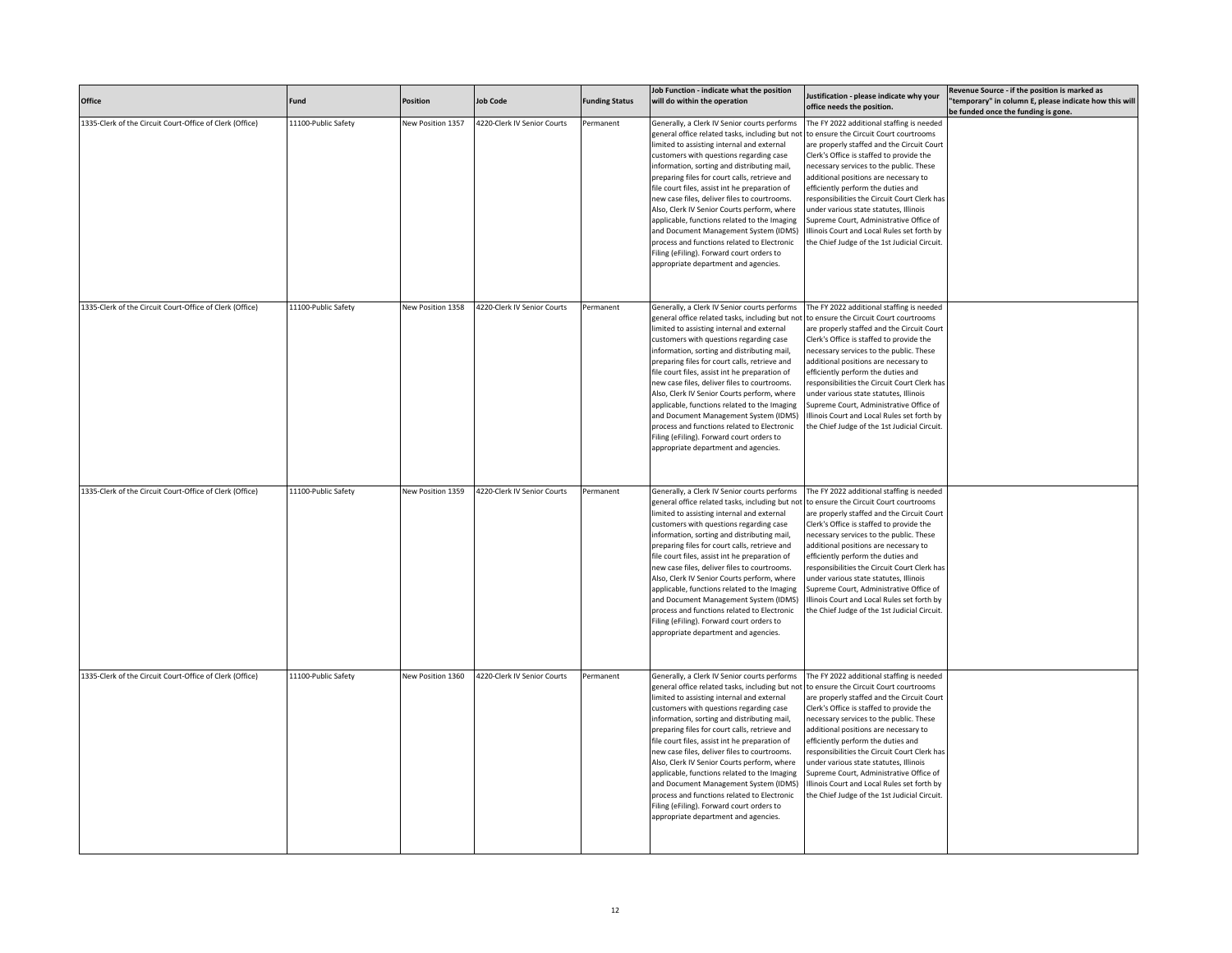| Office                                                   | Fund                | <b>Position</b>   | <b>Job Code</b>             | <b>Funding Status</b> | Job Function - indicate what the position<br>will do within the operation                                                                                                                                                                                                                                                                                                                                                                                                                                                                                                                                                                                                                                                                                             | Justification - please indicate why your<br>office needs the position.                                                                                                                                                                                                                                                                                                                                                                                                                                                                      | Revenue Source - if the position is marked as<br>'temporary" in column E, please indicate how this will<br>be funded once the funding is gone. |
|----------------------------------------------------------|---------------------|-------------------|-----------------------------|-----------------------|-----------------------------------------------------------------------------------------------------------------------------------------------------------------------------------------------------------------------------------------------------------------------------------------------------------------------------------------------------------------------------------------------------------------------------------------------------------------------------------------------------------------------------------------------------------------------------------------------------------------------------------------------------------------------------------------------------------------------------------------------------------------------|---------------------------------------------------------------------------------------------------------------------------------------------------------------------------------------------------------------------------------------------------------------------------------------------------------------------------------------------------------------------------------------------------------------------------------------------------------------------------------------------------------------------------------------------|------------------------------------------------------------------------------------------------------------------------------------------------|
| 1335-Clerk of the Circuit Court-Office of Clerk (Office) | 11100-Public Safety | New Position 1361 | 4220-Clerk IV Senior Courts | Permanent             | Generally, a Clerk IV Senior courts performs<br>general office related tasks, including but not<br>limited to assisting internal and external<br>customers with questions regarding case<br>information, sorting and distributing mail,<br>preparing files for court calls, retrieve and<br>file court files, assist int he preparation of<br>new case files, deliver files to courtrooms.<br>Also, Clerk IV Senior Courts perform, where<br>applicable, functions related to the Imaging<br>and Document Management System (IDMS)<br>process and functions related to Electronic<br>Filing (eFiling). Forward court orders to<br>appropriate department and agencies.                                                                                                | The FY 2022 additional staffing is needed<br>to ensure the Circuit Court courtrooms<br>are properly staffed and the Circuit Court<br>Clerk's Office is staffed to provide the<br>necessary services to the public. These<br>additional positions are necessary to<br>efficiently perform the duties and<br>responsibilities the Circuit Court Clerk has<br>under various state statutes, Illinois<br>Supreme Court, Administrative Office of<br>Illinois Court and Local Rules set forth by<br>the Chief Judge of the 1st Judicial Circuit. |                                                                                                                                                |
| 1335-Clerk of the Circuit Court-Office of Clerk (Office) | 11100-Public Safety | New Position 1362 | 4220-Clerk IV Senior Courts | Permanent             | Generally, a Clerk IV Senior courts performs<br>general office related tasks, including but not<br>limited to assisting internal and external<br>customers with questions regarding case<br>information, sorting and distributing mail,<br>preparing files for court calls, retrieve and<br>file court files, assist int he preparation of<br>new case files, deliver files to courtrooms.<br>Also, Clerk IV Senior Courts perform, where<br>applicable, functions related to the Imaging<br>and Document Management System (IDMS)<br>process and functions related to Electronic<br>Filing (eFiling). Forward court orders to<br>appropriate department and agencies.                                                                                                | The FY 2022 additional staffing is needed<br>to ensure the Circuit Court courtrooms<br>are properly staffed and the Circuit Court<br>Clerk's Office is staffed to provide the<br>necessary services to the public. These<br>additional positions are necessary to<br>efficiently perform the duties and<br>responsibilities the Circuit Court Clerk has<br>under various state statutes, Illinois<br>Supreme Court, Administrative Office of<br>Illinois Court and Local Rules set forth by<br>the Chief Judge of the 1st Judicial Circuit. |                                                                                                                                                |
| 1335-Clerk of the Circuit Court-Office of Clerk (Office) | 11100-Public Safety | New Position 1263 | 5746-Manager V-CCC          | Permanent             | Perform general office related tasks. Assist<br>internal and external customers with<br>questions regarding case information;<br>responding in a professional manner by mail,<br>telephone and in person. Sort and distribute<br>mail. Prepare files for court calls. File and<br>locate court files. Assist in preparation of<br>new cases. Collate and separate court-<br>sheets. Sort and file court documents.<br>Deliver files to courtrooms. Perform<br>functions related to the Imaging and<br>Document Management System (IDMS)<br>process, where applicable. Perform function:<br>elated to Electronic Filing (eFiling), where<br>applicable. Verify information entered on<br>court sheets. Forward court orders to<br>appropriate department and agencies. | The FY 2022 additional staffing is needed<br>to ensure the Circuit Court courtrooms<br>are properly staffed and the Circuit Court<br>Clerk's Office is staffed to provide the<br>necessary services to the public. These<br>additional positions are necessary to<br>efficiently perform the duties and<br>responsibilities the Circuit Court Clerk has<br>under various state statutes, Illinois<br>Supreme Court, Administrative Office of<br>Illinois Court and Local Rules set forth by<br>the Chief Judge of the 1st Judicial Circuit. |                                                                                                                                                |
| 1335-Clerk of the Circuit Court-Office of Clerk (Office) | 11100-Public Safety | New Position 1264 | 5746-Manager V-CCC          | Permanent             | Generally, a Manager V-CCC manages,<br>coordinates and directs the activities of the<br>Circuit Court Clerk's office and courtroom<br>personnel to ensure the continuous and<br>ongoing operation of the courtrooms and<br>office activities, including but not limited to<br>that the proper data entry codes are input<br>into the system reflecting case activity that<br>has occurred in the courtroom. Also, a<br>ManagerV-CCC ensures that all required fees, Supreme Court, Administrative Office of<br>fines and/or court costs are properly<br>collected based on the type of case or<br>documents filed.                                                                                                                                                    | The FY 2022 additional staffing is needed<br>to ensure the Circuit Court courtrooms<br>are properly staffed and the Circuit Court<br>Clerk's Office is staffed to provide the<br>necessary services to the public. These<br>additional positions are necessary to<br>efficiently perform the duties and<br>responsibilities the Circuit Court Clerk has<br>under various state statutes, Illinois<br>Illinois Court and Local Rules set forth by<br>the Chief Judge of the 1st Judicial Circuit.                                            |                                                                                                                                                |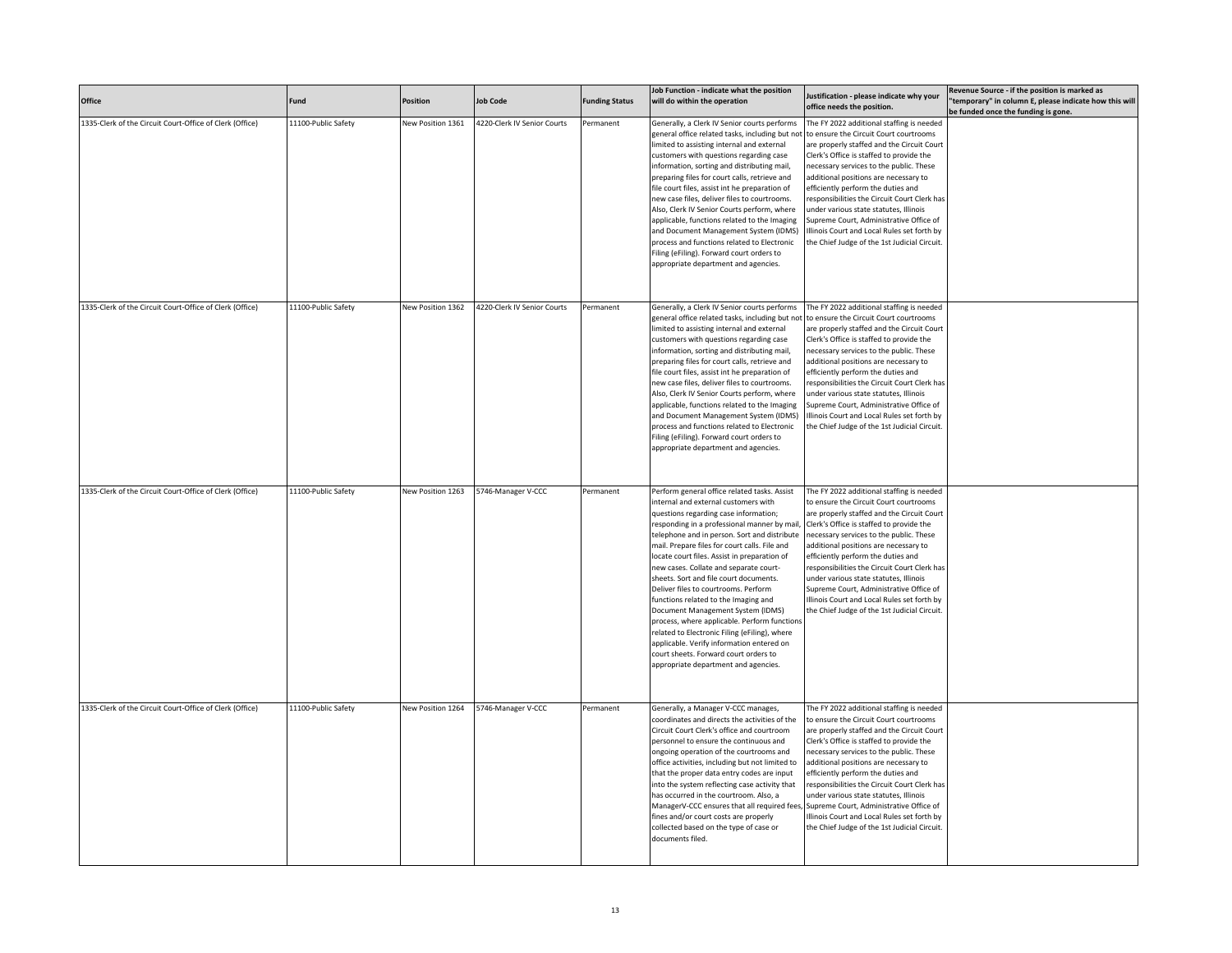| Office                                                   | Fund                | Position          | <b>Job Code</b>    | <b>Funding Status</b> | Job Function - indicate what the position<br>will do within the operation                                                                                                                                                                                                                                                                                                                                                                                                                                                                                                  | Justification - please indicate why your<br>office needs the position.                                                                                                                                                                                                                                                                                                                                                                                                                                                                      | Revenue Source - if the position is marked as<br>"temporary" in column E, please indicate how this will<br>be funded once the funding is gone. |
|----------------------------------------------------------|---------------------|-------------------|--------------------|-----------------------|----------------------------------------------------------------------------------------------------------------------------------------------------------------------------------------------------------------------------------------------------------------------------------------------------------------------------------------------------------------------------------------------------------------------------------------------------------------------------------------------------------------------------------------------------------------------------|---------------------------------------------------------------------------------------------------------------------------------------------------------------------------------------------------------------------------------------------------------------------------------------------------------------------------------------------------------------------------------------------------------------------------------------------------------------------------------------------------------------------------------------------|------------------------------------------------------------------------------------------------------------------------------------------------|
| 1335-Clerk of the Circuit Court-Office of Clerk (Office) | 11100-Public Safety | New Position 1265 | 5746-Manager V-CCC | Permanent             | Generally, a Manager V-CCC manages,<br>coordinates and directs the activities of the<br>Circuit Court Clerk's office and courtroom<br>personnel to ensure the continuous and<br>ongoing operation of the courtrooms and<br>office activities, including but not limited to<br>that the proper data entry codes are input<br>into the system reflecting case activity that<br>has occurred in the courtroom. Also, a<br>ManagerV-CCC ensures that all required fees,<br>fines and/or court costs are properly<br>collected based on the type of case or<br>documents filed. | The FY 2022 additional staffing is needed<br>to ensure the Circuit Court courtrooms<br>are properly staffed and the Circuit Court<br>Clerk's Office is staffed to provide the<br>necessary services to the public. These<br>additional positions are necessary to<br>efficiently perform the duties and<br>responsibilities the Circuit Court Clerk has<br>under various state statutes, Illinois<br>Supreme Court, Administrative Office of<br>Illinois Court and Local Rules set forth by<br>the Chief Judge of the 1st Judicial Circuit. |                                                                                                                                                |
| 1335-Clerk of the Circuit Court-Office of Clerk (Office) | 11100-Public Safety | New Position 1266 | 5746-Manager V-CCC | Permanent             | Generally, a Manager V-CCC manages,<br>coordinates and directs the activities of the<br>Circuit Court Clerk's office and courtroom<br>personnel to ensure the continuous and<br>ongoing operation of the courtrooms and<br>office activities, including but not limited to<br>that the proper data entry codes are input<br>into the system reflecting case activity that<br>has occurred in the courtroom. Also, a<br>ManagerV-CCC ensures that all required fees<br>fines and/or court costs are properly<br>collected based on the type of case or<br>documents filed.  | The FY 2022 additional staffing is needed<br>to ensure the Circuit Court courtrooms<br>are properly staffed and the Circuit Court<br>Clerk's Office is staffed to provide the<br>necessary services to the public. These<br>additional positions are necessary to<br>efficiently perform the duties and<br>responsibilities the Circuit Court Clerk has<br>under various state statutes, Illinois<br>Supreme Court, Administrative Office of<br>Illinois Court and Local Rules set forth by<br>the Chief Judge of the 1st Judicial Circuit  |                                                                                                                                                |
| 1335-Clerk of the Circuit Court-Office of Clerk (Office) | 11100-Public Safety | New Position 1267 | 5746-Manager V-CCC | Permanent             | Generally, a Manager V-CCC manages,<br>coordinates and directs the activities of the<br>Circuit Court Clerk's office and courtroom<br>personnel to ensure the continuous and<br>ongoing operation of the courtrooms and<br>office activities, including but not limited to<br>that the proper data entry codes are input<br>into the system reflecting case activity that<br>has occurred in the courtroom. Also, a<br>ManagerV-CCC ensures that all required fees<br>fines and/or court costs are properly<br>collected based on the type of case or<br>documents filed.  | The FY 2022 additional staffing is needed<br>to ensure the Circuit Court courtrooms<br>are properly staffed and the Circuit Court<br>Clerk's Office is staffed to provide the<br>necessary services to the public. These<br>additional positions are necessary to<br>efficiently perform the duties and<br>responsibilities the Circuit Court Clerk has<br>under various state statutes, Illinois<br>Supreme Court, Administrative Office of<br>Illinois Court and Local Rules set forth by<br>the Chief Judge of the 1st Judicial Circuit  |                                                                                                                                                |
| 1335-Clerk of the Circuit Court-Office of Clerk (Office) | 11100-Public Safety | New Position 1268 | 5746-Manager V-CCC | Permanent             | Generally, a Manager V-CCC manages,<br>coordinates and directs the activities of the<br>Circuit Court Clerk's office and courtroom<br>personnel to ensure the continuous and<br>ongoing operation of the courtrooms and<br>office activities, including but not limited to<br>that the proper data entry codes are input<br>into the system reflecting case activity that<br>has occurred in the courtroom. Also, a<br>ManagerV-CCC ensures that all required fees<br>fines and/or court costs are properly<br>collected based on the type of case or<br>documents filed.  | The FY 2022 additional staffing is needed<br>to ensure the Circuit Court courtrooms<br>are properly staffed and the Circuit Court<br>Clerk's Office is staffed to provide the<br>necessary services to the public. These<br>additional positions are necessary to<br>efficiently perform the duties and<br>responsibilities the Circuit Court Clerk has<br>under various state statutes, Illinois<br>Supreme Court, Administrative Office of<br>Illinois Court and Local Rules set forth by<br>the Chief Judge of the 1st Judicial Circuit  |                                                                                                                                                |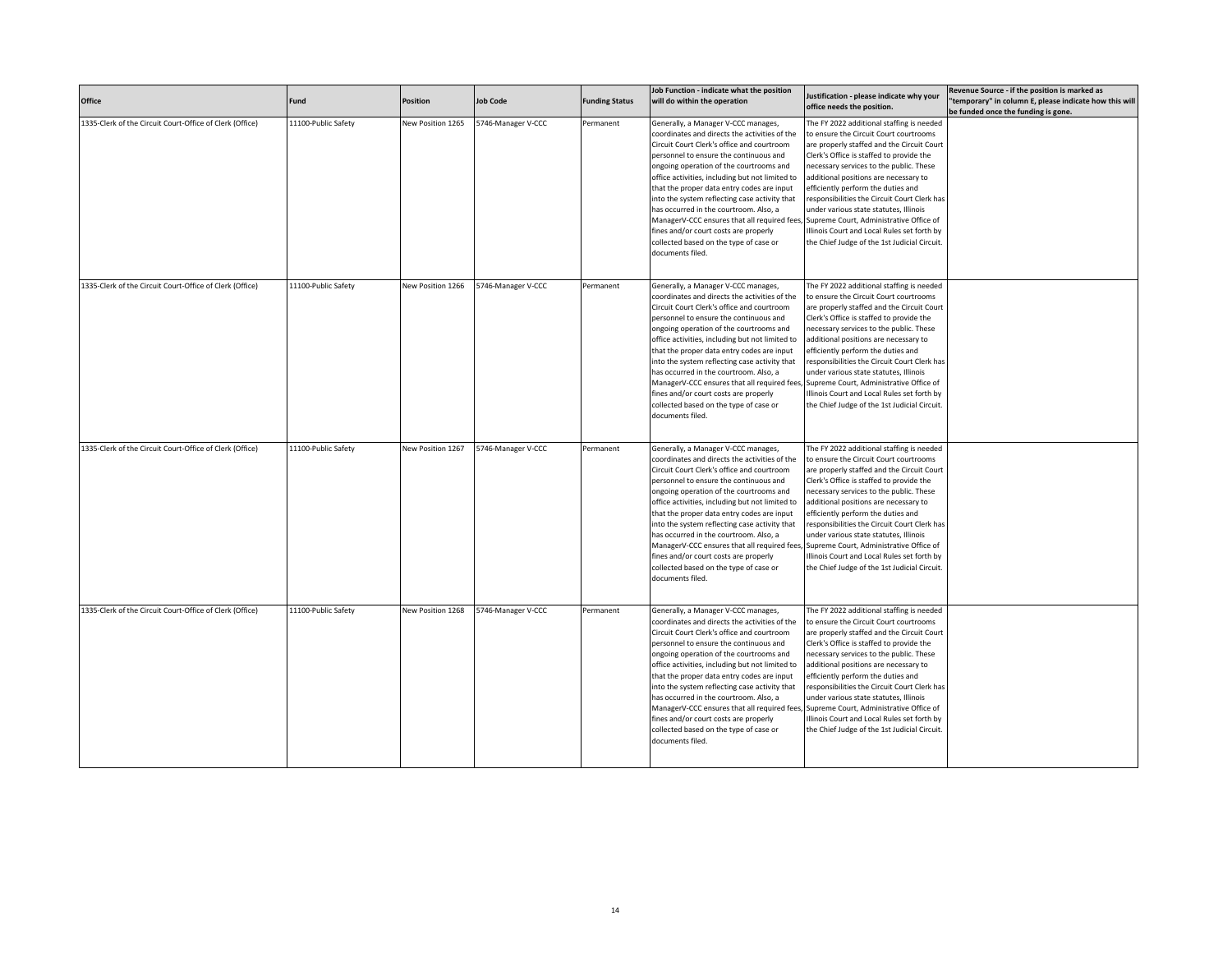| Office                                                   | Fund                                             | <b>Position</b>   | <b>Job Code</b>      | <b>Funding Status</b> | Job Function - indicate what the position<br>will do within the operation                                                                                                                                                                                                                                                                                                                                                                                                                                                                                                  | Justification - please indicate why your<br>office needs the position.                                                                                                                                                                                                                                                                                                                                                                                                                                                                      | Revenue Source - if the position is marked as<br>'temporary" in column E, please indicate how this will<br>be funded once the funding is gone.                                                                                   |
|----------------------------------------------------------|--------------------------------------------------|-------------------|----------------------|-----------------------|----------------------------------------------------------------------------------------------------------------------------------------------------------------------------------------------------------------------------------------------------------------------------------------------------------------------------------------------------------------------------------------------------------------------------------------------------------------------------------------------------------------------------------------------------------------------------|---------------------------------------------------------------------------------------------------------------------------------------------------------------------------------------------------------------------------------------------------------------------------------------------------------------------------------------------------------------------------------------------------------------------------------------------------------------------------------------------------------------------------------------------|----------------------------------------------------------------------------------------------------------------------------------------------------------------------------------------------------------------------------------|
| 1335-Clerk of the Circuit Court-Office of Clerk (Office) | 11100-Public Safety                              | New Position 1269 | 5746-Manager V-CCC   | Permanent             | Generally, a Manager V-CCC manages,<br>coordinates and directs the activities of the<br>Circuit Court Clerk's office and courtroom<br>personnel to ensure the continuous and<br>ongoing operation of the courtrooms and<br>office activities, including but not limited to<br>that the proper data entry codes are input<br>into the system reflecting case activity that<br>has occurred in the courtroom. Also, a<br>ManagerV-CCC ensures that all required fees,<br>fines and/or court costs are properly<br>collected based on the type of case or<br>documents filed. | The FY 2022 additional staffing is needed<br>to ensure the Circuit Court courtrooms<br>are properly staffed and the Circuit Court<br>Clerk's Office is staffed to provide the<br>necessary services to the public. These<br>additional positions are necessary to<br>efficiently perform the duties and<br>responsibilities the Circuit Court Clerk has<br>under various state statutes, Illinois<br>Supreme Court, Administrative Office of<br>Illinois Court and Local Rules set forth by<br>the Chief Judge of the 1st Judicial Circuit. |                                                                                                                                                                                                                                  |
| 1335-Clerk of the Circuit Court-Office of Clerk (Office) | 11100-Public Safety                              | New Position 1270 | 5746-Manager V-CCC   | Permanent             | Generally, a Manager V-CCC manages,<br>coordinates and directs the activities of the<br>Circuit Court Clerk's office and courtroom<br>personnel to ensure the continuous and<br>ongoing operation of the courtrooms and<br>office activities, including but not limited to<br>that the proper data entry codes are input<br>into the system reflecting case activity that<br>has occurred in the courtroom. Also, a<br>ManagerV-CCC ensures that all required fees<br>fines and/or court costs are properly<br>collected based on the type of case or<br>documents filed.  | The FY 2022 additional staffing is needed<br>to ensure the Circuit Court courtrooms<br>are properly staffed and the Circuit Court<br>Clerk's Office is staffed to provide the<br>necessary services to the public. These<br>additional positions are necessary to<br>efficiently perform the duties and<br>responsibilities the Circuit Court Clerk has<br>under various state statutes, Illinois<br>Supreme Court, Administrative Office of<br>Illinois Court and Local Rules set forth by<br>the Chief Judge of the 1st Judicial Circuit. |                                                                                                                                                                                                                                  |
| 1335-Clerk of the Circuit Court-Office of Clerk (Office) | 11100-Public Safety                              | New Position 1271 | 746-Manager V-CCC    | Permanent             | Generally, a Manager V-CCC manages,<br>coordinates and directs the activities of the<br>Circuit Court Clerk's office and courtroom<br>personnel to ensure the continuous and<br>ongoing operation of the courtrooms and<br>office activities, including but not limited to<br>that the proper data entry codes are input<br>into the system reflecting case activity that<br>has occurred in the courtroom. Also, a<br>ManagerV-CCC ensures that all required fees<br>fines and/or court costs are properly<br>collected based on the type of case or<br>documents filed.  | The FY 2022 additional staffing is needed<br>to ensure the Circuit Court courtrooms<br>are properly staffed and the Circuit Court<br>Clerk's Office is staffed to provide the<br>necessary services to the public. These<br>additional positions are necessary to<br>efficiently perform the duties and<br>responsibilities the Circuit Court Clerk has<br>under various state statutes, Illinois<br>Supreme Court, Administrative Office of<br>Illinois Court and Local Rules set forth by<br>the Chief Judge of the 1st Judicial Circuit. |                                                                                                                                                                                                                                  |
| 1335-Clerk of the Circuit Court-Office of Clerk (Office) | 11286-American Rescue Plan Act New Position 1294 |                   | 5744-Manager III-CCC | Temporary             | Generally, a Manager III-CCC assists in the<br>management and maintains daily statistics of<br>the call center. Also, a Manager III-CCC<br>provides team investigators, including but<br>not limited to direction on assigned work,<br>assistance on payment related issues,<br>preparation of cases to be investigated by<br>Customer Service Team investigators.                                                                                                                                                                                                         | The FY 2022 additional staffing is needed<br>to ensure the Circuit Court courtrooms<br>are properly staffed and the Circuit Court<br>Clerk's Office is staffed to provide the<br>necessary services to the public. These<br>additional positions are necessary to<br>efficiently perform the duties and<br>responsibilities the Circuit Court Clerk has<br>under various state statutes, Illinois<br>Supreme Court, Administrative Office of<br>Illinois Court and Local Rules set forth by<br>the Chief Judge of the 1st Judicial Circuit. | This position is funded through ARPA revenue loss<br>funding. This position will be funded through the<br>County's operating funds as the County's resources<br>continue to rebound from the impact of the COVID-<br>19 pandemic |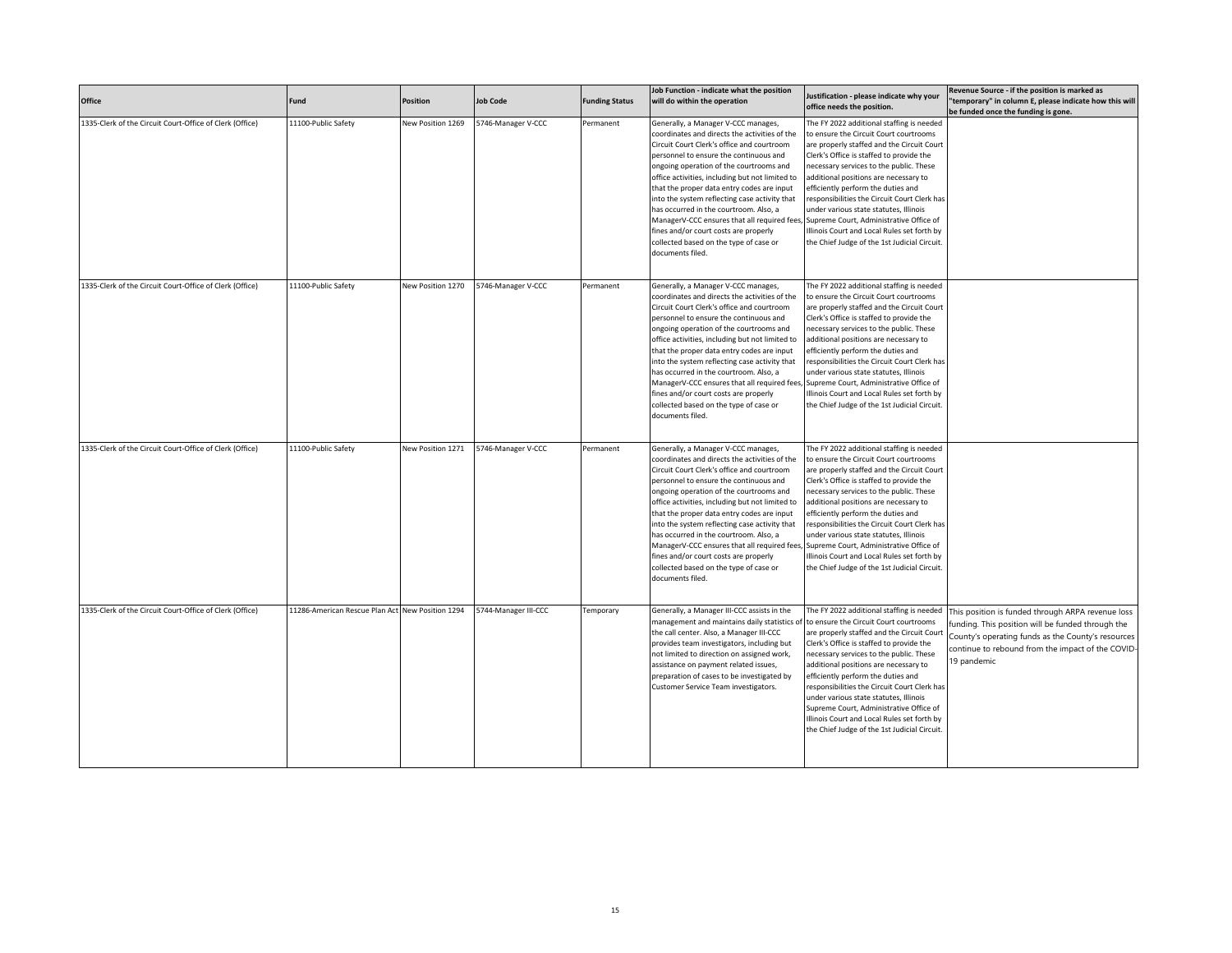| Office                                                   | Fund                                             | <b>Position</b> | <b>Job Code</b>      | <b>Funding Status</b> | Job Function - indicate what the position<br>will do within the operation                                                                                                                                                                                                                                                                                          | Justification - please indicate why your<br>office needs the position.                                                                                                                                                                                                                                                                                                                                                                                                                                                                      | Revenue Source - if the position is marked as<br>'temporary" in column E, please indicate how this will<br>be funded once the funding is gone.                                                                                   |
|----------------------------------------------------------|--------------------------------------------------|-----------------|----------------------|-----------------------|--------------------------------------------------------------------------------------------------------------------------------------------------------------------------------------------------------------------------------------------------------------------------------------------------------------------------------------------------------------------|---------------------------------------------------------------------------------------------------------------------------------------------------------------------------------------------------------------------------------------------------------------------------------------------------------------------------------------------------------------------------------------------------------------------------------------------------------------------------------------------------------------------------------------------|----------------------------------------------------------------------------------------------------------------------------------------------------------------------------------------------------------------------------------|
| 1335-Clerk of the Circuit Court-Office of Clerk (Office) | 11286-American Rescue Plan Act New Position 1295 |                 | 5744-Manager III-CCC | Temporary             | Generally, a Manager III-CCC assists in the<br>management and maintains daily statistics of<br>the call center. Also, a Manager III-CCC<br>provides team investigators, including but<br>not limited to direction on assigned work,<br>assistance on payment related issues,<br>preparation of cases to be investigated by<br>Customer Service Team investigators. | The FY 2022 additional staffing is needed<br>to ensure the Circuit Court courtrooms<br>are properly staffed and the Circuit Court<br>Clerk's Office is staffed to provide the<br>necessary services to the public. These<br>additional positions are necessary to<br>efficiently perform the duties and<br>responsibilities the Circuit Court Clerk has<br>under various state statutes, Illinois<br>Supreme Court, Administrative Office of<br>Illinois Court and Local Rules set forth by<br>the Chief Judge of the 1st Judicial Circuit. | This position is funded through ARPA revenue loss<br>funding. This position will be funded through the<br>County's operating funds as the County's resources<br>continue to rebound from the impact of the COVID-<br>19 pandemic |
| 1335-Clerk of the Circuit Court-Office of Clerk (Office) | 11286-American Rescue Plan Act New Position 1296 |                 | 5744-Manager III-CCC | Temporary             | Generally, a Manager III-CCC assists in the<br>management and maintains daily statistics of<br>the call center. Also, a Manager III-CCC<br>provides team investigators, including but<br>not limited to direction on assigned work,<br>assistance on payment related issues,<br>preparation of cases to be investigated by<br>Customer Service Team investigators. | The FY 2022 additional staffing is needed<br>to ensure the Circuit Court courtrooms<br>are properly staffed and the Circuit Court<br>Clerk's Office is staffed to provide the<br>necessary services to the public. These<br>additional positions are necessary to<br>efficiently perform the duties and<br>responsibilities the Circuit Court Clerk has<br>under various state statutes, Illinois<br>Supreme Court, Administrative Office of<br>Illinois Court and Local Rules set forth by<br>the Chief Judge of the 1st Judicial Circuit. | This position is funded through ARPA revenue loss<br>funding. This position will be funded through the<br>County's operating funds as the County's resources<br>continue to rebound from the impact of the COVID-<br>19 pandemic |
| 1335-Clerk of the Circuit Court-Office of Clerk (Office) | 11286-American Rescue Plan Act New Position 1297 |                 | 5744-Manager III-CCC | Temporary             | Generally, a Manager III-CCC assists in the<br>management and maintains daily statistics of<br>the call center. Also, a Manager III-CCC<br>provides team investigators, including but<br>not limited to direction on assigned work,<br>assistance on payment related issues,<br>preparation of cases to be investigated by<br>Customer Service Team investigators. | The FY 2022 additional staffing is needed<br>to ensure the Circuit Court courtrooms<br>are properly staffed and the Circuit Court<br>Clerk's Office is staffed to provide the<br>necessary services to the public. These<br>additional positions are necessary to<br>efficiently perform the duties and<br>responsibilities the Circuit Court Clerk has<br>under various state statutes, Illinois<br>Supreme Court, Administrative Office of<br>Illinois Court and Local Rules set forth by<br>the Chief Judge of the 1st Judicial Circuit. | This position is funded through ARPA revenue loss<br>funding. This position will be funded through the<br>County's operating funds as the County's resources<br>continue to rebound from the impact of the COVID-<br>19 pandemic |
| 1335-Clerk of the Circuit Court-Office of Clerk (Office) | 11286-American Rescue Plan Act New Position 1298 |                 | 5744-Manager III-CCC | Temporary             | Generally, a Manager III-CCC assists in the<br>management and maintains daily statistics of<br>the call center. Also, a Manager III-CCC<br>provides team investigators, including but<br>not limited to direction on assigned work,<br>assistance on payment related issues,<br>preparation of cases to be investigated by<br>Customer Service Team investigators. | The FY 2022 additional staffing is needed<br>to ensure the Circuit Court courtrooms<br>are properly staffed and the Circuit Court<br>Clerk's Office is staffed to provide the<br>necessary services to the public. These<br>additional positions are necessary to<br>efficiently perform the duties and<br>responsibilities the Circuit Court Clerk has<br>under various state statutes, Illinois<br>Supreme Court, Administrative Office of<br>Illinois Court and Local Rules set forth by<br>the Chief Judge of the 1st Judicial Circuit. | This position is funded through ARPA revenue loss<br>funding. This position will be funded through the<br>County's operating funds as the County's resources<br>continue to rebound from the impact of the COVID-<br>19 pandemic |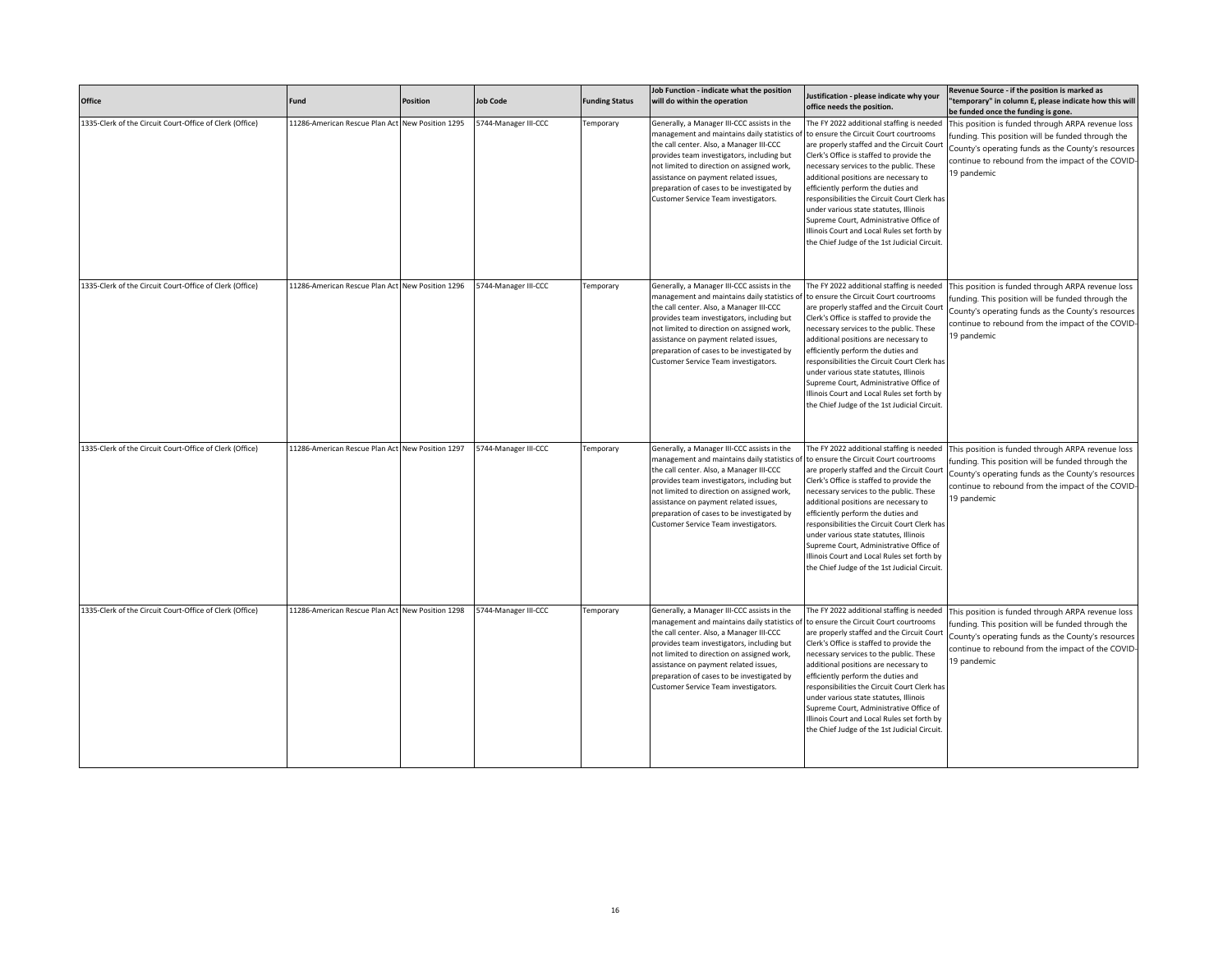| Office                                                   | Fund                                             | <b>Position</b> | <b>Job Code</b>      | <b>Funding Status</b> | Job Function - indicate what the position<br>will do within the operation                                                                                                                                                                                                                                                                                          | Justification - please indicate why your<br>office needs the position.                                                                                                                                                                                                                                                                                                                                                                                                                                                                      | Revenue Source - if the position is marked as<br>'temporary" in column E, please indicate how this will<br>be funded once the funding is gone.                                                                                   |
|----------------------------------------------------------|--------------------------------------------------|-----------------|----------------------|-----------------------|--------------------------------------------------------------------------------------------------------------------------------------------------------------------------------------------------------------------------------------------------------------------------------------------------------------------------------------------------------------------|---------------------------------------------------------------------------------------------------------------------------------------------------------------------------------------------------------------------------------------------------------------------------------------------------------------------------------------------------------------------------------------------------------------------------------------------------------------------------------------------------------------------------------------------|----------------------------------------------------------------------------------------------------------------------------------------------------------------------------------------------------------------------------------|
| 1335-Clerk of the Circuit Court-Office of Clerk (Office) | 11286-American Rescue Plan Act New Position 1299 |                 | 5744-Manager III-CCC | Temporary             | Generally, a Manager III-CCC assists in the<br>management and maintains daily statistics o<br>the call center. Also, a Manager III-CCC<br>provides team investigators, including but<br>not limited to direction on assigned work,<br>assistance on payment related issues,<br>preparation of cases to be investigated by<br>Customer Service Team investigators.  | The FY 2022 additional staffing is needed<br>to ensure the Circuit Court courtrooms<br>are properly staffed and the Circuit Court<br>Clerk's Office is staffed to provide the<br>necessary services to the public. These<br>additional positions are necessary to<br>efficiently perform the duties and<br>responsibilities the Circuit Court Clerk has<br>under various state statutes, Illinois<br>Supreme Court, Administrative Office of<br>Illinois Court and Local Rules set forth by<br>the Chief Judge of the 1st Judicial Circuit. | This position is funded through ARPA revenue loss<br>funding. This position will be funded through the<br>County's operating funds as the County's resources<br>continue to rebound from the impact of the COVID-<br>19 pandemic |
| 1335-Clerk of the Circuit Court-Office of Clerk (Office) | 11286-American Rescue Plan Act New Position 1300 |                 | 5744-Manager III-CCC | Temporary             | Generally, a Manager III-CCC assists in the<br>management and maintains daily statistics of<br>the call center. Also, a Manager III-CCC<br>provides team investigators, including but<br>not limited to direction on assigned work,<br>assistance on payment related issues,<br>preparation of cases to be investigated by<br>Customer Service Team investigators. | The FY 2022 additional staffing is needed<br>to ensure the Circuit Court courtrooms<br>are properly staffed and the Circuit Court<br>Clerk's Office is staffed to provide the<br>necessary services to the public. These<br>additional positions are necessary to<br>efficiently perform the duties and<br>responsibilities the Circuit Court Clerk has<br>under various state statutes, Illinois<br>Supreme Court, Administrative Office of<br>Illinois Court and Local Rules set forth by<br>the Chief Judge of the 1st Judicial Circuit. | This position is funded through ARPA revenue loss<br>funding. This position will be funded through the<br>County's operating funds as the County's resources<br>continue to rebound from the impact of the COVID-<br>19 pandemic |
| 1335-Clerk of the Circuit Court-Office of Clerk (Office) | 11286-American Rescue Plan Act New Position 1301 |                 | 5744-Manager III-CCC | Temporary             | Generally, a Manager III-CCC assists in the<br>management and maintains daily statistics of<br>the call center. Also, a Manager III-CCC<br>provides team investigators, including but<br>not limited to direction on assigned work,<br>assistance on payment related issues,<br>preparation of cases to be investigated by<br>Customer Service Team investigators. | The FY 2022 additional staffing is needed<br>to ensure the Circuit Court courtrooms<br>are properly staffed and the Circuit Court<br>Clerk's Office is staffed to provide the<br>necessary services to the public. These<br>additional positions are necessary to<br>efficiently perform the duties and<br>responsibilities the Circuit Court Clerk has<br>under various state statutes, Illinois<br>Supreme Court, Administrative Office of<br>Illinois Court and Local Rules set forth by<br>the Chief Judge of the 1st Judicial Circuit. | This position is funded through ARPA revenue loss<br>funding. This position will be funded through the<br>County's operating funds as the County's resources<br>continue to rebound from the impact of the COVID-<br>19 pandemic |
| 1335-Clerk of the Circuit Court-Office of Clerk (Office) | 11286-American Rescue Plan Act New Position 1302 |                 | 5744-Manager III-CCC | Temporary             | Generally, a Manager III-CCC assists in the<br>management and maintains daily statistics of<br>the call center. Also, a Manager III-CCC<br>provides team investigators, including but<br>not limited to direction on assigned work,<br>assistance on payment related issues,<br>preparation of cases to be investigated by<br>Customer Service Team investigators. | The FY 2022 additional staffing is needed<br>to ensure the Circuit Court courtrooms<br>are properly staffed and the Circuit Court<br>Clerk's Office is staffed to provide the<br>necessary services to the public. These<br>additional positions are necessary to<br>efficiently perform the duties and<br>responsibilities the Circuit Court Clerk has<br>under various state statutes, Illinois<br>Supreme Court, Administrative Office of<br>Illinois Court and Local Rules set forth by<br>the Chief Judge of the 1st Judicial Circuit. | This position is funded through ARPA revenue loss<br>funding. This position will be funded through the<br>County's operating funds as the County's resources<br>continue to rebound from the impact of the COVID-<br>19 pandemic |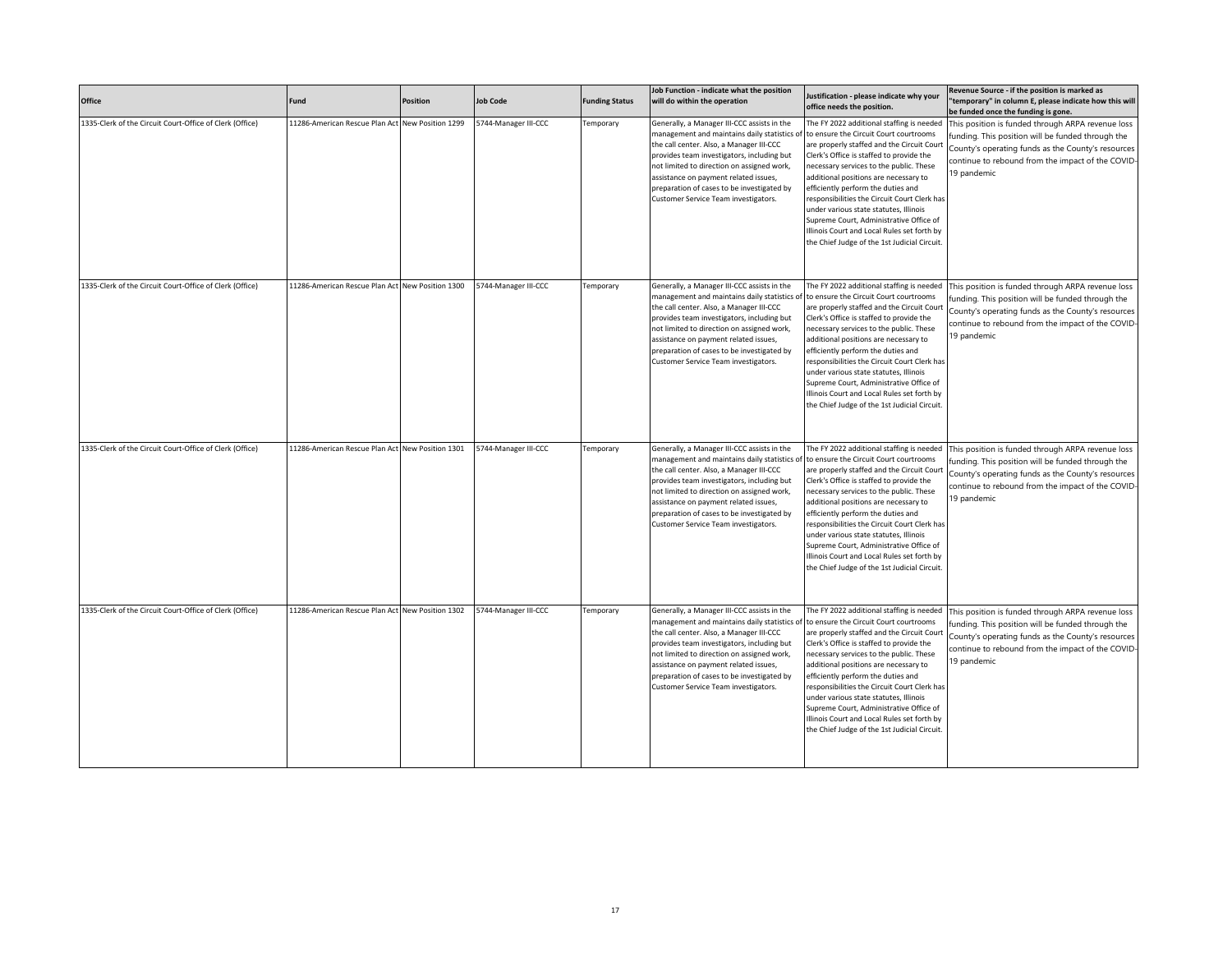| Office                                                   | Fund                                             | <b>Position</b> | <b>Job Code</b>      | <b>Funding Status</b> | Job Function - indicate what the position<br>will do within the operation                                                                                                                                                                                                                                                                                          | Justification - please indicate why your<br>office needs the position.                                                                                                                                                                                                                                                                                                                                                                                                                                                                      | Revenue Source - if the position is marked as<br>'temporary" in column E, please indicate how this will<br>be funded once the funding is gone.                                                                                   |
|----------------------------------------------------------|--------------------------------------------------|-----------------|----------------------|-----------------------|--------------------------------------------------------------------------------------------------------------------------------------------------------------------------------------------------------------------------------------------------------------------------------------------------------------------------------------------------------------------|---------------------------------------------------------------------------------------------------------------------------------------------------------------------------------------------------------------------------------------------------------------------------------------------------------------------------------------------------------------------------------------------------------------------------------------------------------------------------------------------------------------------------------------------|----------------------------------------------------------------------------------------------------------------------------------------------------------------------------------------------------------------------------------|
| 1335-Clerk of the Circuit Court-Office of Clerk (Office) | 11286-American Rescue Plan Act New Position 1303 |                 | 5744-Manager III-CCC | Temporary             | Generally, a Manager III-CCC assists in the<br>management and maintains daily statistics o<br>the call center. Also, a Manager III-CCC<br>provides team investigators, including but<br>not limited to direction on assigned work,<br>assistance on payment related issues,<br>preparation of cases to be investigated by<br>Customer Service Team investigators.  | The FY 2022 additional staffing is needed<br>to ensure the Circuit Court courtrooms<br>are properly staffed and the Circuit Court<br>Clerk's Office is staffed to provide the<br>necessary services to the public. These<br>additional positions are necessary to<br>efficiently perform the duties and<br>responsibilities the Circuit Court Clerk has<br>under various state statutes, Illinois<br>Supreme Court, Administrative Office of<br>Illinois Court and Local Rules set forth by<br>the Chief Judge of the 1st Judicial Circuit. | This position is funded through ARPA revenue loss<br>funding. This position will be funded through the<br>County's operating funds as the County's resources<br>continue to rebound from the impact of the COVID-<br>19 pandemic |
| 1335-Clerk of the Circuit Court-Office of Clerk (Office) | 11286-American Rescue Plan Act New Position 1304 |                 | 5744-Manager III-CCC | Temporary             | Generally, a Manager III-CCC assists in the<br>management and maintains daily statistics of<br>the call center. Also, a Manager III-CCC<br>provides team investigators, including but<br>not limited to direction on assigned work,<br>assistance on payment related issues,<br>preparation of cases to be investigated by<br>Customer Service Team investigators. | The FY 2022 additional staffing is needed<br>to ensure the Circuit Court courtrooms<br>are properly staffed and the Circuit Court<br>Clerk's Office is staffed to provide the<br>necessary services to the public. These<br>additional positions are necessary to<br>efficiently perform the duties and<br>responsibilities the Circuit Court Clerk has<br>under various state statutes, Illinois<br>Supreme Court, Administrative Office of<br>Illinois Court and Local Rules set forth by<br>the Chief Judge of the 1st Judicial Circuit. | This position is funded through ARPA revenue loss<br>funding. This position will be funded through the<br>County's operating funds as the County's resources<br>continue to rebound from the impact of the COVID-<br>19 pandemic |
| 1335-Clerk of the Circuit Court-Office of Clerk (Office) | 11286-American Rescue Plan Act New Position 1305 |                 | 5744-Manager III-CCC | Temporary             | Generally, a Manager III-CCC assists in the<br>management and maintains daily statistics of<br>the call center. Also, a Manager III-CCC<br>provides team investigators, including but<br>not limited to direction on assigned work,<br>assistance on payment related issues,<br>preparation of cases to be investigated by<br>Customer Service Team investigators. | The FY 2022 additional staffing is needed<br>to ensure the Circuit Court courtrooms<br>are properly staffed and the Circuit Court<br>Clerk's Office is staffed to provide the<br>necessary services to the public. These<br>additional positions are necessary to<br>efficiently perform the duties and<br>responsibilities the Circuit Court Clerk has<br>under various state statutes, Illinois<br>Supreme Court, Administrative Office of<br>Illinois Court and Local Rules set forth by<br>the Chief Judge of the 1st Judicial Circuit. | This position is funded through ARPA revenue loss<br>funding. This position will be funded through the<br>County's operating funds as the County's resources<br>continue to rebound from the impact of the COVID-<br>19 pandemic |
| 1335-Clerk of the Circuit Court-Office of Clerk (Office) | 11286-American Rescue Plan Act New Position 1306 |                 | 5744-Manager III-CCC | Temporary             | Generally, a Manager III-CCC assists in the<br>management and maintains daily statistics of<br>the call center. Also, a Manager III-CCC<br>provides team investigators, including but<br>not limited to direction on assigned work,<br>assistance on payment related issues,<br>preparation of cases to be investigated by<br>Customer Service Team investigators. | The FY 2022 additional staffing is needed<br>to ensure the Circuit Court courtrooms<br>are properly staffed and the Circuit Court<br>Clerk's Office is staffed to provide the<br>necessary services to the public. These<br>additional positions are necessary to<br>efficiently perform the duties and<br>responsibilities the Circuit Court Clerk has<br>under various state statutes, Illinois<br>Supreme Court, Administrative Office of<br>Illinois Court and Local Rules set forth by<br>the Chief Judge of the 1st Judicial Circuit. | This position is funded through ARPA revenue loss<br>funding. This position will be funded through the<br>County's operating funds as the County's resources<br>continue to rebound from the impact of the COVID-<br>19 pandemic |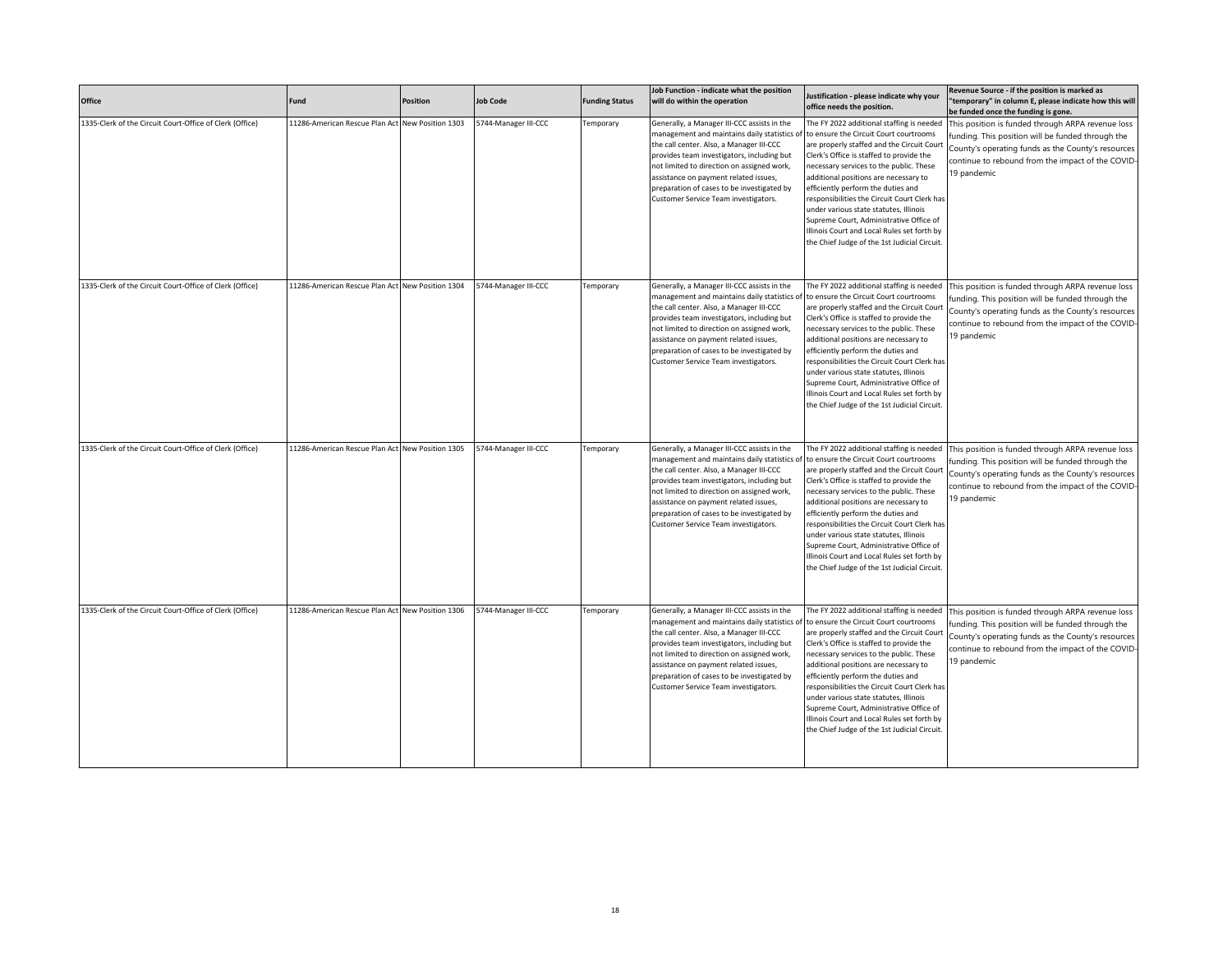| Office                                                   | Fund                                             | <b>Position</b> | <b>Job Code</b>      | <b>Funding Status</b> | Job Function - indicate what the position<br>will do within the operation                                                                                                                                                                                                                                                                                          | Justification - please indicate why your<br>office needs the position.                                                                                                                                                                                                                                                                                                                                                                                                                                                                      | Revenue Source - if the position is marked as<br>'temporary" in column E, please indicate how this will<br>be funded once the funding is gone.                                                                                   |
|----------------------------------------------------------|--------------------------------------------------|-----------------|----------------------|-----------------------|--------------------------------------------------------------------------------------------------------------------------------------------------------------------------------------------------------------------------------------------------------------------------------------------------------------------------------------------------------------------|---------------------------------------------------------------------------------------------------------------------------------------------------------------------------------------------------------------------------------------------------------------------------------------------------------------------------------------------------------------------------------------------------------------------------------------------------------------------------------------------------------------------------------------------|----------------------------------------------------------------------------------------------------------------------------------------------------------------------------------------------------------------------------------|
| 1335-Clerk of the Circuit Court-Office of Clerk (Office) | 11286-American Rescue Plan Act New Position 1307 |                 | 5744-Manager III-CCC | Temporary             | Generally, a Manager III-CCC assists in the<br>management and maintains daily statistics o<br>the call center. Also, a Manager III-CCC<br>provides team investigators, including but<br>not limited to direction on assigned work,<br>assistance on payment related issues,<br>preparation of cases to be investigated by<br>Customer Service Team investigators.  | The FY 2022 additional staffing is needed<br>to ensure the Circuit Court courtrooms<br>are properly staffed and the Circuit Court<br>Clerk's Office is staffed to provide the<br>necessary services to the public. These<br>additional positions are necessary to<br>efficiently perform the duties and<br>responsibilities the Circuit Court Clerk has<br>under various state statutes, Illinois<br>Supreme Court, Administrative Office of<br>Illinois Court and Local Rules set forth by<br>the Chief Judge of the 1st Judicial Circuit. | This position is funded through ARPA revenue loss<br>funding. This position will be funded through the<br>County's operating funds as the County's resources<br>continue to rebound from the impact of the COVID-<br>19 pandemic |
| 1335-Clerk of the Circuit Court-Office of Clerk (Office) | 11286-American Rescue Plan Act New Position 1308 |                 | 5744-Manager III-CCC | Temporary             | Generally, a Manager III-CCC assists in the<br>management and maintains daily statistics of<br>the call center. Also, a Manager III-CCC<br>provides team investigators, including but<br>not limited to direction on assigned work,<br>assistance on payment related issues,<br>preparation of cases to be investigated by<br>Customer Service Team investigators. | The FY 2022 additional staffing is needed<br>to ensure the Circuit Court courtrooms<br>are properly staffed and the Circuit Court<br>Clerk's Office is staffed to provide the<br>necessary services to the public. These<br>additional positions are necessary to<br>efficiently perform the duties and<br>responsibilities the Circuit Court Clerk has<br>under various state statutes, Illinois<br>Supreme Court, Administrative Office of<br>Illinois Court and Local Rules set forth by<br>the Chief Judge of the 1st Judicial Circuit. | This position is funded through ARPA revenue loss<br>funding. This position will be funded through the<br>County's operating funds as the County's resources<br>continue to rebound from the impact of the COVID-<br>19 pandemic |
| 1335-Clerk of the Circuit Court-Office of Clerk (Office) | 11286-American Rescue Plan Act New Position 1309 |                 | 5744-Manager III-CCC | Temporary             | Generally, a Manager III-CCC assists in the<br>management and maintains daily statistics of<br>the call center. Also, a Manager III-CCC<br>provides team investigators, including but<br>not limited to direction on assigned work,<br>assistance on payment related issues,<br>preparation of cases to be investigated by<br>Customer Service Team investigators. | The FY 2022 additional staffing is needed<br>to ensure the Circuit Court courtrooms<br>are properly staffed and the Circuit Court<br>Clerk's Office is staffed to provide the<br>necessary services to the public. These<br>additional positions are necessary to<br>efficiently perform the duties and<br>responsibilities the Circuit Court Clerk has<br>under various state statutes, Illinois<br>Supreme Court, Administrative Office of<br>Illinois Court and Local Rules set forth by<br>the Chief Judge of the 1st Judicial Circuit. | This position is funded through ARPA revenue loss<br>funding. This position will be funded through the<br>County's operating funds as the County's resources<br>continue to rebound from the impact of the COVID-<br>19 pandemic |
| 1335-Clerk of the Circuit Court-Office of Clerk (Office) | 11286-American Rescue Plan Act New Position 1310 |                 | 5744-Manager III-CCC | Temporary             | Generally, a Manager III-CCC assists in the<br>management and maintains daily statistics of<br>the call center. Also, a Manager III-CCC<br>provides team investigators, including but<br>not limited to direction on assigned work,<br>assistance on payment related issues,<br>preparation of cases to be investigated by<br>Customer Service Team investigators. | The FY 2022 additional staffing is needed<br>to ensure the Circuit Court courtrooms<br>are properly staffed and the Circuit Court<br>Clerk's Office is staffed to provide the<br>necessary services to the public. These<br>additional positions are necessary to<br>efficiently perform the duties and<br>responsibilities the Circuit Court Clerk has<br>under various state statutes, Illinois<br>Supreme Court, Administrative Office of<br>Illinois Court and Local Rules set forth by<br>the Chief Judge of the 1st Judicial Circuit. | This position is funded through ARPA revenue loss<br>funding. This position will be funded through the<br>County's operating funds as the County's resources<br>continue to rebound from the impact of the COVID-<br>19 pandemic |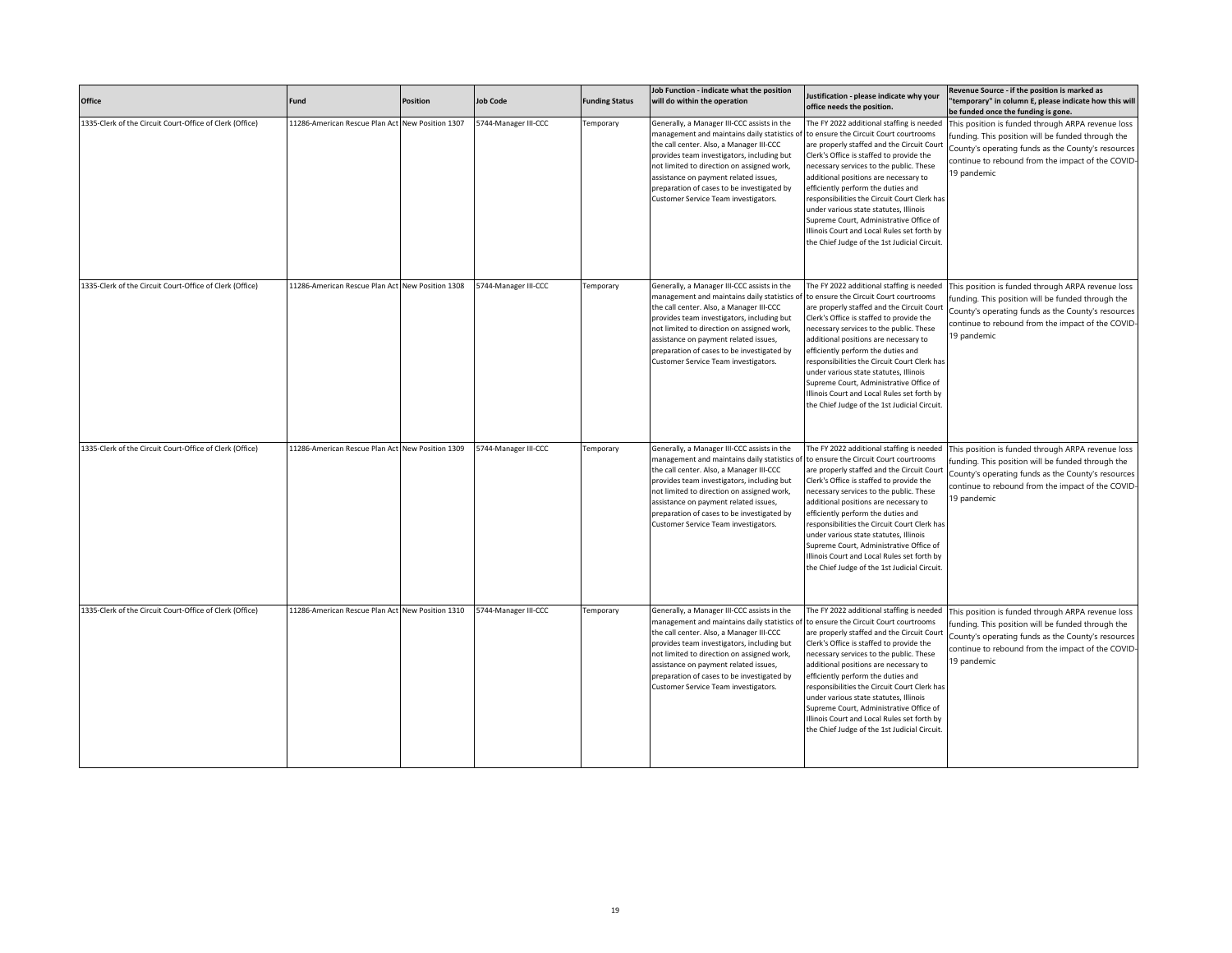| Office                                                   | Fund                                             | <b>Position</b> | <b>Job Code</b>      | <b>Funding Status</b> | Job Function - indicate what the position<br>will do within the operation                                                                                                                                                                                                                                                                                                                                                                                                                                                                                                 | Justification - please indicate why your<br>office needs the position.                                                                                                                                                                                                                                                                                                                                                                                                                                                                      | Revenue Source - if the position is marked as<br>'temporary" in column E, please indicate how this will<br>be funded once the funding is gone.                                                                                   |
|----------------------------------------------------------|--------------------------------------------------|-----------------|----------------------|-----------------------|---------------------------------------------------------------------------------------------------------------------------------------------------------------------------------------------------------------------------------------------------------------------------------------------------------------------------------------------------------------------------------------------------------------------------------------------------------------------------------------------------------------------------------------------------------------------------|---------------------------------------------------------------------------------------------------------------------------------------------------------------------------------------------------------------------------------------------------------------------------------------------------------------------------------------------------------------------------------------------------------------------------------------------------------------------------------------------------------------------------------------------|----------------------------------------------------------------------------------------------------------------------------------------------------------------------------------------------------------------------------------|
| 1335-Clerk of the Circuit Court-Office of Clerk (Office) | 11286-American Rescue Plan Act New Position 1311 |                 | 5744-Manager III-CCC | Temporary             | Generally, a Manager III-CCC assists in the<br>management and maintains daily statistics of<br>the call center. Also, a Manager III-CCC<br>provides team investigators, including but<br>not limited to direction on assigned work,<br>assistance on payment related issues,<br>preparation of cases to be investigated by<br>Customer Service Team investigators.                                                                                                                                                                                                        | The FY 2022 additional staffing is needed<br>to ensure the Circuit Court courtrooms<br>are properly staffed and the Circuit Court<br>Clerk's Office is staffed to provide the<br>necessary services to the public. These<br>additional positions are necessary to<br>efficiently perform the duties and<br>responsibilities the Circuit Court Clerk has<br>under various state statutes, Illinois<br>Supreme Court, Administrative Office of<br>Illinois Court and Local Rules set forth by<br>the Chief Judge of the 1st Judicial Circuit. | This position is funded through ARPA revenue loss<br>funding. This position will be funded through the<br>County's operating funds as the County's resources<br>continue to rebound from the impact of the COVID-<br>19 pandemic |
| 1335-Clerk of the Circuit Court-Office of Clerk (Office) | 11286-American Rescue Plan Act New Position 1312 |                 | 5744-Manager III-CCC | Temporary             | Generally, a Manager III-CCC assists in the<br>management and maintains daily statistics of<br>the call center. Also, a Manager III-CCC<br>provides team investigators, including but<br>not limited to direction on assigned work,<br>assistance on payment related issues,<br>preparation of cases to be investigated by<br>Customer Service Team investigators.                                                                                                                                                                                                        | The FY 2022 additional staffing is needed<br>to ensure the Circuit Court courtrooms<br>are properly staffed and the Circuit Court<br>Clerk's Office is staffed to provide the<br>necessary services to the public. These<br>additional positions are necessary to<br>efficiently perform the duties and<br>responsibilities the Circuit Court Clerk has<br>under various state statutes, Illinois<br>Supreme Court, Administrative Office of<br>Illinois Court and Local Rules set forth by<br>the Chief Judge of the 1st Judicial Circuit. | This position is funded through ARPA revenue loss<br>funding. This position will be funded through the<br>County's operating funds as the County's resources<br>continue to rebound from the impact of the COVID-<br>19 pandemic |
| 1335-Clerk of the Circuit Court-Office of Clerk (Office) | 11286-American Rescue Plan Act New Position 1272 |                 | 5746-Manager V-CCC   | Temporary             | Generally, a Manager V-CCC manages,<br>coordinates and directs the activities of the<br>Circuit Court Clerk's office and courtroom<br>personnel to ensure the continuous and<br>ongoing operation of the courtrooms and<br>office activities, including but not limited to<br>that the proper data entry codes are input<br>into the system reflecting case activity that<br>has occurred in the courtroom. Also, a<br>ManagerV-CCC ensures that all required fees<br>fines and/or court costs are properly<br>collected based on the type of case or<br>documents filed. | The FY 2022 additional staffing is needed<br>to ensure the Circuit Court courtrooms<br>are properly staffed and the Circuit Court<br>Clerk's Office is staffed to provide the<br>necessary services to the public. These<br>additional positions are necessary to<br>efficiently perform the duties and<br>responsibilities the Circuit Court Clerk has<br>under various state statutes, Illinois<br>Supreme Court, Administrative Office of<br>Illinois Court and Local Rules set forth by<br>the Chief Judge of the 1st Judicial Circuit. | This position is funded through ARPA revenue loss<br>funding. This position will be funded through the<br>County's operating funds as the County's resources<br>continue to rebound from the impact of the COVID-<br>19 pandemic |
| 1335-Clerk of the Circuit Court-Office of Clerk (Office) | 11286-American Rescue Plan Act New Position 1273 |                 | 5746-Manager V-CCC   | Temporary             | Generally, a Manager V-CCC manages,<br>coordinates and directs the activities of the<br>Circuit Court Clerk's office and courtroom<br>personnel to ensure the continuous and<br>ongoing operation of the courtrooms and<br>office activities, including but not limited to<br>that the proper data entry codes are input<br>into the system reflecting case activity that<br>has occurred in the courtroom. Also, a<br>ManagerV-CCC ensures that all required fees<br>fines and/or court costs are properly<br>collected based on the type of case or<br>documents filed. | The FY 2022 additional staffing is needed<br>to ensure the Circuit Court courtrooms<br>are properly staffed and the Circuit Court<br>Clerk's Office is staffed to provide the<br>necessary services to the public. These<br>additional positions are necessary to<br>efficiently perform the duties and<br>responsibilities the Circuit Court Clerk has<br>under various state statutes, Illinois<br>Supreme Court, Administrative Office of<br>Illinois Court and Local Rules set forth by<br>the Chief Judge of the 1st Judicial Circuit. | This position is funded through ARPA revenue loss<br>funding. This position will be funded through the<br>County's operating funds as the County's resources<br>continue to rebound from the impact of the COVID-<br>19 pandemic |